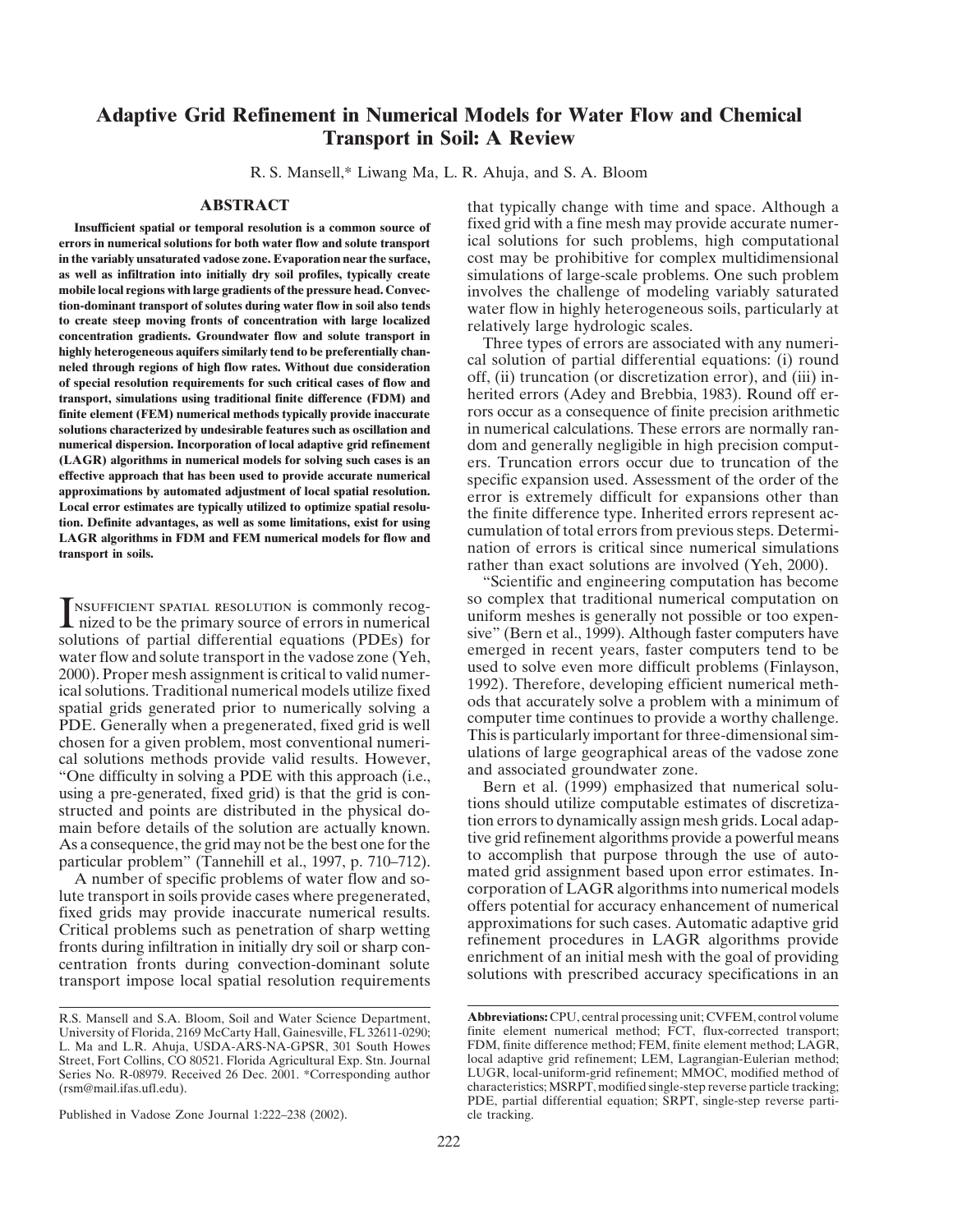gories of approaches reported in the literature to ensure (Wang and Anderson, 1982). The flow domain is discretaccurate numerical solutions of PDEs for critical cases ized into cells to provide FDM spatial grids and elements of water flow and solute transport in porous media. to provide FEM spatial grids. An approximate solution These categories are (i) mathematical alteration of gov-<br>for the mathematical problem is then obtained by use of erning PDEs, (ii) incorporation of adaptive grid refine- iterative techniques or direct matrix methods to solve ment or LAGR algorithms, and (iii) combinations of the the set of algebraic equations. first two categories. Each category provides approaches Accurate and reasonable approximations to the soludesigned to improve inadequate matches between the tion of the governing PDEs require three conditions: mathematics given by the governing PDEs and the nu- (i) convergence of the approximating solutions to that merical approximations presented in model computer of the PDEs, (ii) stable decay of errors in arithmetic codes. Representative examples of approaches in the operations, and (iii) compatibility between the differenfirst category for water flow include incorporation of tial and approximating equations (Yeh, 1999). Differmathematical transformations (Kirkland et al., 1992; ences between the approximating and differential equa-Johnsen et al., 1995; Pan and Wierenga, 1995) and inter- tions is designated as the truncation error. Although polation (Pan et al., 1996). Eulerian (Chang and Slattery, compatibility and stability often imply convergence, this 1990) and combined Eulerian-Lagrangian (Zhang et al., relationship has only been established for a limited num-1993) approaches in this category have been reported for ber of specific differential equations (Yeh, 1999). solute transport. Mesh refinement (Clausnitzer et al., The FEM and FDM numerical approaches differ in 1998) and moving mesh (Dane and Mathis, 1981) LAGR a philosophical sense. In FDM, a value for the unknown approaches have been reported for water flow. For sol- variable (e.g., pressure head *h* in water flow) is comute transport mesh refinement (Trompert, 1993; Wolf- puted at a node, which also is the average for the cell sberg and Freyberg, 1994), Lagrangian (Zegeling et al., that surrounds the node; whereas, in FEM, variation in 1992), and combined Eulerian-Lagrangian (Yeh, 2000) the variable within an element is precisely defined using LAGR approaches have been reported. Cao and Kitan- linear or nonlinear interpolation functions (Anderson idis (1999) present an approach for multidimensional and Woessner, 1992). Positive features of FDM relative water flow that falls into the third category. Examples to FEM include being simpler to understand and proof all three categories are discussed here. Although the gram and generally requiring fewer input data. Mesheffectiveness of many numerical approaches based on centered FDM grids are convenient for problems where the mathematical alteration of governing PDEs (first unknown parameters such as water pressure head *h* and category) have been clearly demonstrated for many solute concentration *C* are specified; whereas, blockproblems, more complex problems often benefit from centered grids are advantageous for problems where the other two approaches. Thus, the primary emphasis water or solute flux is specified across a boundary (Yeh, in this review is to critically examine benefits and limita- 1999). The FEM provides a distinct advantage over tions for using LAGR algorithms (numerical approaches FDM for approximating irregular geometrical regions. including incorporation of adaptive grid refinement or Other positive features for FEM include ready incorpo-LAGR algorithms and combinations of the first two ration of heterogeneous and anisotropic porous media categories) in both FDM and FEM numerical models properties, better capacity to handle internal boundfor critical cases of flow or transport in soils. aries, and providing better simulation of point sources

of subsurface physical and chemical phenomena into mate the nonlinear governing equations, and (iii) a comcode (Yeh, 1999). The code is used to solve the matrix equation that results from the set of algebraic equations <sup>2</sup> generated by approximating the PDEs (i.e., governing equations, boundary conditions, and initial conditions) (Anderson and Woessner, 1992). As stated above, fixed spatial grids are traditionally generated prior to numeri-

optimal manner. Local adaptive grid refinement algo- Finite difference methods and finite element methods rithms provide a gain in efficiency by the use of fewer are two common approaches for transforming a set of nodes (Finlayson, 1992). PDEs that constitute a mathematical model into a set Adaptive grid refinement is one of three broad cate- of algebraic equations that constitute a discrete model

and sinks, seepage faces, and moving water tables (An-

**Pertinent Features of Traditional** derson and Woessner, 1992; Friedel, 2001).<br> **Numerical Methods** to provide difference approximation for derivatives in Traditional numerical models for describing water differential equations. Implicit (i.e., backward-difference flow and solute transport in subsurface porous media scheme) and explicit (i.e., forward-difference scheme) are comprised of three fundamental components: (i) a finite difference approximations are common for spatial theoretical basis for translating accepted understanding derivatives. For example, a weighted average of approximations between current  $t_n = n\Delta t$  and advanced times the governing PDEs, (ii) a numerical method to approxi-<br>mate the nonlinear governing equations, and (iii) a com-<br>the second partial derivative of water pressure head, h,  $t$  (where  $\Delta t$  is the time step) is given for puter implementation to generate a generic computer that occurs in the one-dimensional water flow equation

$$
\frac{\partial^2 h}{\partial x^2} \approx \alpha \left[ \frac{h_{i+1}^{n+1} - 2h_i^{n+1} + h_{i-1}^{n+1}}{(\Delta x)^2} \right] + (1 - \alpha) \left[ \frac{h_{i+1}^n - 2h_i^n + h_{i-1}^n}{(\Delta x)^2} \right]
$$
 [1]

cally solving a PDE. where  $\alpha$  is a weighting parameter such that  $0 \leq \alpha \leq 1$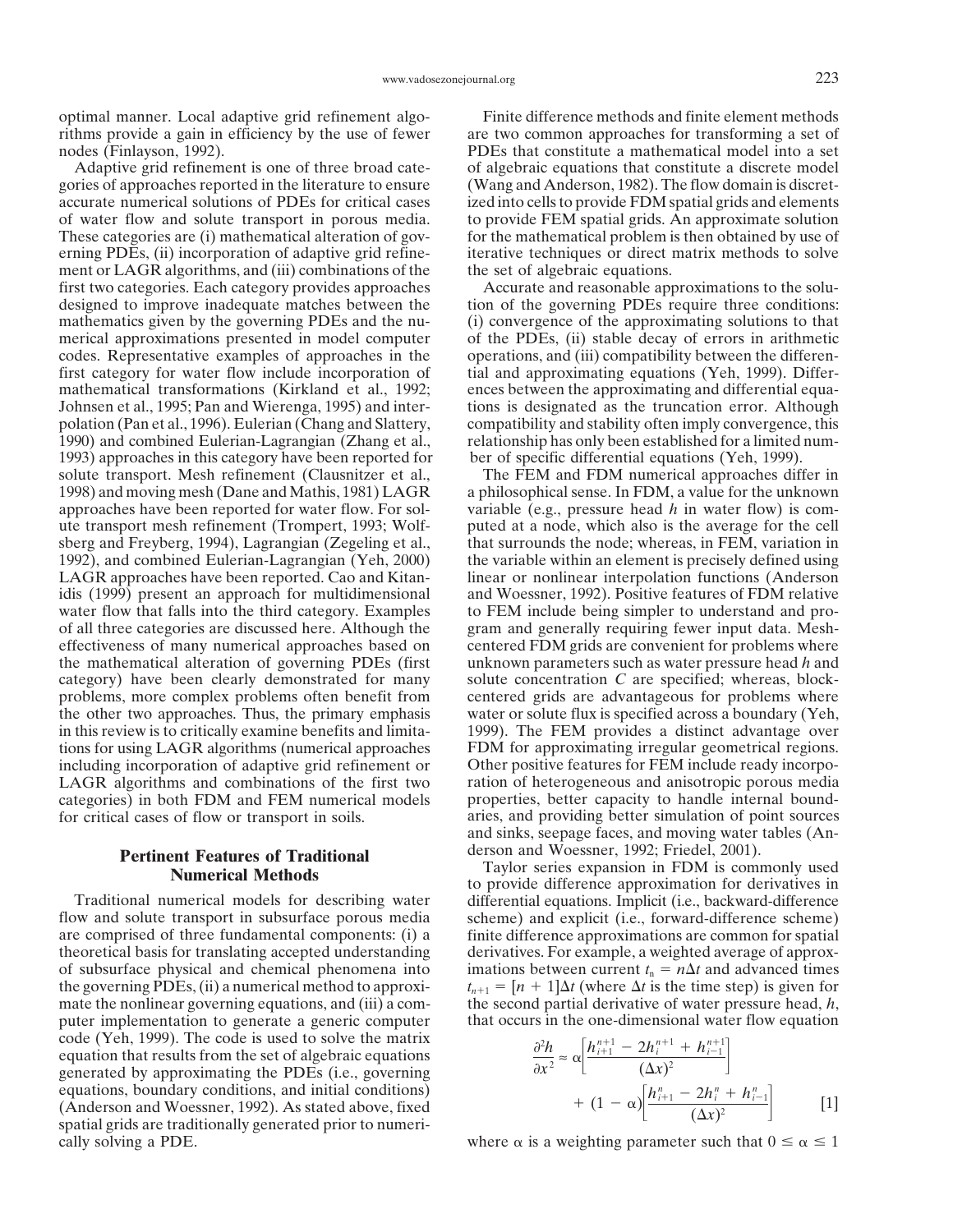scripts designate the spatial location of nodes and time points, and providing mutual communication among levels, respectively. For  $\alpha = 1$ , the spatial derivative is points as they respond to the physics. approximated solely at the advanced time level  $t_{n+1}$  to Two important target capabilities of adaptive grid give a fully implicit scheme which is unconditionally refinement strategies are to optimize overall computagive a fully implicit scheme which is unconditionally stable; that is, the time step  $\Delta t$  can be chosen independently of node spacing  $\Delta x$ . For  $\alpha = 0$ , the spatial derivative is approximated solely at the old or current time of residual error as a measure of simulation reliability level  $t_n$  to give a fully explicit scheme that tends not to (Oden, 1989). Adaptivity involves automated "restrucbe computationally efficient due to required very small turing" a numerical scheme to improve the quality of values for both  $\Delta x$  and  $\Delta$ derivative occurs midway between times  $t_n$  and  $t_{n+1}$  to structuring may include changing the number of cells or give the Crank–Nicolson method. The Crank–Nicolson elements, increasing the local order of the approximamethod is both computationally efficient and uncondi-<br>tion, moving nodal points, changing algorithm structure tionally stable. Generally for the Crank–Nicolson method, during the solution of governing PDEs on a changing the smaller the truncation error, the faster is the conver- numerical model. Effective LAGR methods should regence of difference equations to the differential equa- quire minimal mesh structure (i.e., essentially coordition (Remson et al., 1971). nate-independent), demonstrate stability during changes

Adaptive methods for solving PDEs for water flow<br>and solute transport have been developed to increase<br>and solute transport have been developed to increase<br>quirements as effective adaptive schemes for very com-<br>the accurac degree of interpolation in regions of the domain with cise and sharp error estimates provides the only general high error, while maintaining a constant pattern of dis-<br>method for assessing the actual quality of a numerical high error, while maintaining a constant pattern of dis-<br>cretization. The subspace enrichment methods generally solution (Oden and Demkowicz, 1987). First and second cretization. The subspace enrichment methods generally solution (Oden and Demkowicz, 1987). First and second employ a fixed mesh and a fixed number of grid cells. derivatives of domain variables are often used as simple employ a fixed mesh and a fixed number of grid cells. derivatives of domain variables are often used as simple<br>The r-methods relocate a fixed number of nodes within means to identify high-error regions for mesh adaption. The *r*-methods relocate a fixed number of nodes within means to identify high-error regions for mesh adaption.<br>the domain to increase nodal densities in regions of the The trial solution is then used to compute an indicat domain having large errors. However, without careful of the distribution of error and then to change the ap-<br>implementation, the moving mesh schemes can be un-<br>proximation to reduce the error. Numerical schemes are stable. Thus, the effective approaches often use a mix-<br>ture of two or three of the basic methods. Theoretically, Local adaptive grid resolution approaches ture of two or three of the basic methods. Theoretically, Local adaptive grid resolution approaches typically combined h- and p-methods offer the fastest possible con-<br>include three major tasks: grid maintenance, integrati combined *h*- and *p*-methods offer the fastest possible con-<br>vergence rates (i.e., ways to decrease local errors to zero and communication (Diaz et al., 1989). Grid mainteas fast as possible) can be attained by optimally decreas- nance determines placement and/or removal of high ing the mesh size *h* and increasing polynomial degree resolution grids. Placement or removal of high resolu*p* in a special way. However, the complexity of data tion grids is very important for modeling problems hav-<br>structures for some combined adaptive methods can be ing both global and localized phenomena. Ultimately, substantial (Oden, 1989). Effectiveness of an adaptive the solution obtained with such numerical methods is scheme requires implementation of an efficient data as good as the method's ability to track localized phemanagement scheme (Oden and Demkowicz, 1987). nomena over the domain.

In an adaptive grid, physics of a problem at hand An adaptive grid approach is most effective when it must ultimately direct the grid points to congregate so is dynamically coupled with the solution, so that the sothat a functional relationship on these points can rep- lution and the grid are solved together in a single continresent the physical solution with sufficient accuracy uous problem (Thompson, 1985). Points must not move (Thompson, 1985). The mathematics controls the points independently, but rather, each point much somehow by sensing gradients in the evolving physical solution, be coupled at least to its neighbors. evaluating accuracy of discrete representation of the A number of major computational challenges relate

(Wang and Anderson, 1982). Subscripts and super- solution, communicating needs of the physics to the

*tional effort (i.e., providing the best possible results for* a fixed computational effort) and to provide indicators the resolution (Oden and Demkowicz, 1987). Such reand distortions of the mesh, and utilize parallelism or **Adaptive Grid Refinement Methods** vectorization to deal with large data management requirements in an efficient way (Oden and Demkowicz,

> The trial solution is then used to compute an indication proximation to reduce the error. Numerical schemes are

> and communication (Diaz et al., 1989). Grid mainteing both global and localized phenomena. Ultimately,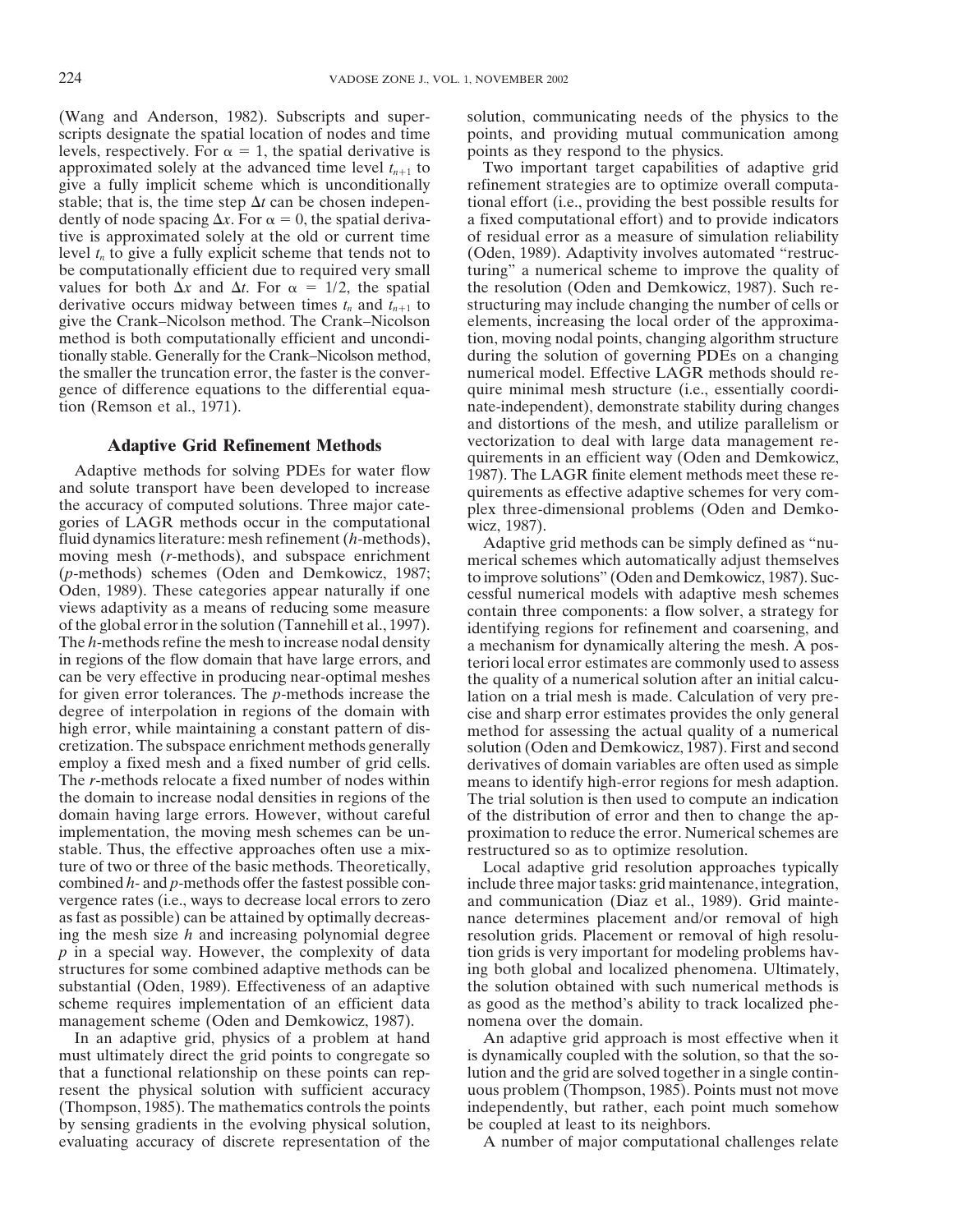lenges include: highly nonlinear cases. Such accuracy problems may

- 
- 
- 
- 
- 

models include such complexities as nonlinearity, multi- for the success of numerical solutions of Richards' equadimensionality, and transcience. the tion of the state of the state of the state alone alone alone dimensionality, and transcience.

$$
\frac{\partial \theta}{\partial t} = \nabla D(\theta) \nabla \theta - \frac{\partial K(h)}{\partial z}
$$
 [2]

$$
\psi(h) \frac{\partial h}{\partial t} = \nabla K(h) \nabla h - \frac{\partial K(h)}{\partial z} \tag{3}
$$

$$
\frac{\partial \theta}{\partial t} = \nabla K(h) \nabla h - \frac{\partial K(h)}{\partial z} \tag{4}
$$

where *z* is depth, t is time,  $\theta$  is volumetric water content, nodes using *h* is water pressure head, *K* is soil hydraulic conductivity,  $D(\theta) = K(\theta)/C(\theta)$  is soil water diffusivity, and  $\psi(h) =$  $d\theta/dh$  is the specific water-holding capacity (Celia et al., 1990). Numerical solutions for *h*-based forms can be where the Darcy flux at  $z_{i-1/2} = [z_i + z_{-1}]/2$  for time  $t^{n+1}$ used for both saturated and unsaturated conditions (Kirkland et al., 1992). The *h*-based form is sometimes [6] associated with poor accuracy (e.g., mass balance error or numerical oscillations) due primarily to implementation of a capacity term in a numerical scheme that may and *h*\*\* is the initial estimate at a new time step. A

to the use of LAGR algorithms, however. These chal- be inconsistent with that given in the PDE (Eq. [4]) for 1. Three-dimensional procedures are far from au-<br>
2. Parallel procedures are just emerging.<br>
2. Parallel procedures are just emerging.<br>
2. Directional (e.g., boundary layers) meshes are not<br>
alter fully saturated conditio

Parallel computation procedures become important when Although mass balance is often used as an indicator does not always assure an acceptable solution. He dem-**Water Flow in Porous Media:** onstrated that finite difference approximations to Darcy **Special Resolution Requirements** flow may lead to erroneous water velocities for unsatu-<br>rated conditions, particularly for flow across large pres-Critical cases of water flow such as evaporation near<br>the soil surface and infiltration into initially dry soil pro-<br>the soil surface and infiltration into initially dry soil pro-<br>approximations for unsaturated hydraulic c

head gradients. Insufficient local resolution for such<br>cases of water flow can result in numerical oscillation<br>and numerical smearing.<br>The continuity equation for three-dimensional tran-<br>sient water flow in unsaturated sub

(i) the  $\theta$ -based form as  $\theta$  An example of mathematical alteration of governing PDEs [category (i) numerical approaches] was presented by Kirkland et al. (1992) where two numerical algorithms were implemented which retain advantages of -based finite difference methods for fully unsatu- (ii) the *<sup>h</sup>*-based form as rated heterogeneous problems but still permit fully saturated conditions. One algorithm was based upon transforming Richards' equation with a variable parameter  $\varphi$  that has characteristics of water content  $\theta$  when the (iii) and the mixed-form (i.e., the Richards equation) soil is unsaturated and of pressure head *h* when the soil is at or near saturation. The other algorithm was an  $h$ -based method (Eq. [3]), which uses flux updating to achieve mass balance by updating  $\theta$  for unsaturated

$$
\theta_i^{n+1} = \theta_i^n - \Delta t \frac{\left(q_{i+1/2}^{n+1} - a_{i-1/2}^{n+1}\right)}{\Delta z}
$$
 [5]

$$
q_{i-1/2}^{n+1} = -K_{i-1/2}^{n} \frac{\left(h_i^{**} - h_{i-1}^{**}\right)}{\Delta z} \tag{6}
$$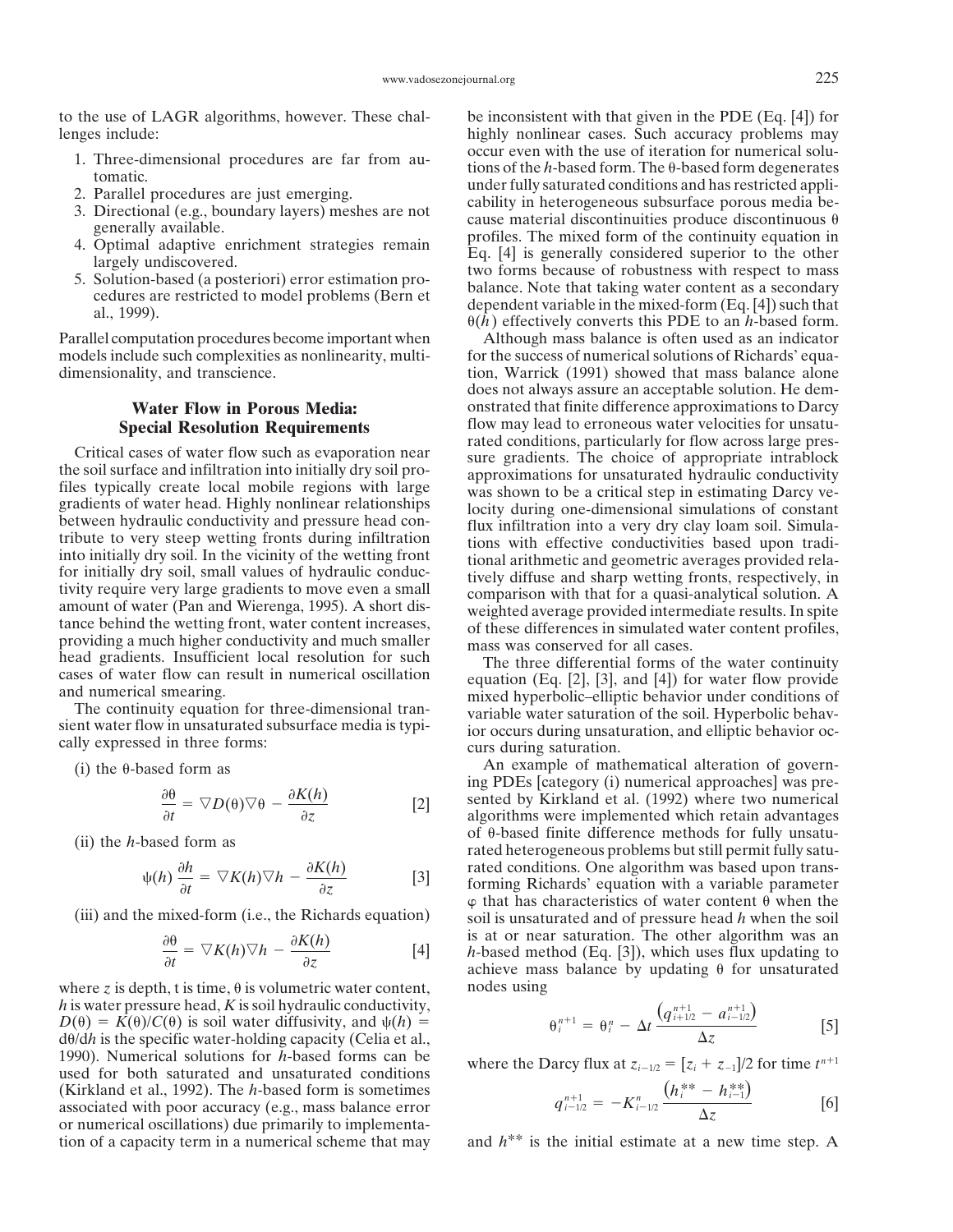solver was used to implement both algorithms. The flux soil was reported to be less, the numerical scheme more updating method, although not as robust as the  $\varphi$ -based robust, and decreased central processing unit (CPU) algorithm, has the advantage of significantly improving time. Excellent agreement was observed for simulations performance relative to conventional *h*-based algorithms. of constant-flux infiltration into soil with very dry initial It was also reported to be very easy to incorporate into conditions using  $P_t$ -based and  $\varphi$ -based (Kirkland et al., existing *h*-based codes. Water fluxes were reported to 1992) models, although the  $P_t$ -based model us be more sensitive to spatial step size in solving Richards' less CPU time. Smeared wetting fronts resulted for simiequation than were water contents or pressure heads. lar simulations using an *h*-based model strongly indi-They suggest that the use of water flux rather than pres- cated the need for local adaptive grid refinement. Incorsure head may be preferable in judging convergence if poration of the  $P_t$ -based numerical model into existing solute transport is to be included with the water flow *h*-based codes was reported to be easy. model. A general Eulerian FDM with modified Picard itera-

teration of governing PDEs) approaches where mathe- dimensional water flow has been expressed in tridiagomatical transformations have been reported for en- nal matrix form as hanced numerical solution of water continuity equations can be found in Pan and Wierenga (1995). A fast, numerically robust numerical scheme utilizing PDE transformation was introduced for solving the *h*-based equation for variably saturated, heterogeneous media. (Pan and Wierenga, 1995). The one-dimensional form of Eq. [3] *h<sup>n</sup>* Wierenga, 1995). The one-dimensional form of Eq. [3]  $= h_{i-1}^n \left[ (1 - \alpha) \beta K_{i-1}^{n-\alpha} \right]$  [11]<br>was transformed using a simple nonlinear transform of was transformed using a simple nonlinear transform of  $h$  (e.g., pressure  $P_t$ )  $+ h_i^{\prime\prime}[(\alpha - 1)\beta(K_{i-1/2}^{n+\alpha,m} + K_{i+1/2}^{n+\alpha,m})]$ 

$$
P_{t} = \frac{h}{1 + \beta h}
$$
  
\n
$$
[7]
$$
  
\n
$$
+ h_{i+1}^{n}[(1 - \alpha)\beta K_{i+1/2}^{n+\alpha,m}] + \Delta_{\mathcal{B}}R_{i+1/2}^{n+\alpha,m}
$$

where  $\beta$  is a universal constant ( $\approx$  -0.04 cm<sup>-1</sup>) indepen-<br>  $+$  ( $\theta_i$ <sup>n</sup>) *dent of both*  $K(h)$  *and*  $\theta(h)$  *relationships. The resulting* three-dimensional form of Richards' equation was

$$
\psi^* \frac{\partial P_t}{\partial t} = \nabla K^*(h) \nabla P_t - \frac{\partial K(h)}{\partial z}
$$
 [8]

$$
\psi^* = K \frac{dh}{dP_t} = \psi[1 + \beta h]^2
$$
 [9] without the source-sink term.  
The fully implicit, mixed for

$$
K^* = K \frac{dh}{dP_t} = K[1 + \beta h]^2
$$
 [10]

A critical feature of  $P_t$ -based Eq. [8] is that near saturation  $\beta h \ll 1$  such that  $P_t = h$  for  $h \ge 0$ . For the  $\frac{\partial \theta}{\partial n}$ specific case when  $h = 0$ ,  $\psi^* = \psi (h = 0) = 0$  and  $K^* = K(h = 0) = K_{sat}$ . Thus, the continuity of both  $P_1(h)$  and  $\partial P_1/\partial t$  is guaranteed at the joint point  $h = 0$ linking conditions of positive and negative soil water pressure head. For large negative values of *h*,  $\partial P_t / \partial z$  The discrete analog of  $\psi(h) \partial h / \partial t$  in the *h*-based Eq.  $\partial h/\partial z$ , resulting in faster simulations for vertical flow [3] is not equivalent to that of  $\partial \theta/\partial t$  in Richards' Eq. [4] with less mass-balance error for conditions involving due to the highly nonlinear nature of the specific capaclarge gradients of *h*. For zero and positive values of *h*, ity term  $\psi(h)$ , even though they are mathematically equiv- $\partial P_t/\partial z = \partial h/\partial z$  and  $\partial P_t/\partial z > \partial h/\partial z$ , respectively. The  $P_t$  alent (Pan and Wierenga, 1995).<br>transform is free from difficulties commonly expericed conservation of mass alone, however, does not guartransform is free from difficulties commonly experienced for heterogeneous soils and with hysteresis for

wetting fronts in initially dry soil, thus mitigating the initially dry soil, conventional mass-distributed FEM need for LAGR. Consequently, the transformed pres- approximations have been reported to produce oscilla-

preconditioned conjugate gradient method equation sure head gradient needed to move water through dry 1992) models, although the P<sub>t</sub>-based model used much

A further example of category (i) (mathematical al- tion for the mixed form of Richards' equation for one-

$$
h_{i-1}^{n+1,m+1}(-\alpha\beta K_{i-1/2}^{n+\alpha,m})
$$
  
+ 
$$
h_i^{n+1,m+1}[\psi_i^{n+1,m} + \alpha\beta (K_{i-1/2}^{n+\alpha,m} + K_{i+1/2}^{n+\alpha,m})]
$$
  
+ 
$$
h_{i+1}^{n+1,m+1}(-\alpha\beta K_{i+1/2}^{n+\alpha,m})
$$
  
= 
$$
h_{i-1}^n[(1-\alpha)\beta (K_{i-1/2}^{n+\alpha,m} + K_{i+1/2}^{n+\alpha,m})]
$$
  
+ 
$$
h_i^n[(\alpha - 1)\beta (K_{i-1/2}^{n+\alpha,m} + K_{i+1/2}^{n+\alpha,m})]
$$
  
+ 
$$
h_{i+1}^n[(1-\alpha)\beta K_{i+1/2}^{n+\alpha,m}]
$$
  
+ 
$$
h_i^{n+1,m}(\psi_i^{n+1,m}) + \Delta z\beta (K_{i-1/2}^{n+\alpha,m} - K_{i+1/2}^{n+\alpha,m})
$$
  
+ 
$$
(\theta_i^n - \theta_i^{n+1,m}) \pm \Delta tS(z,t)
$$

where  $\beta = \Delta t/(\Delta)$ backward FDM, which is fully implicit;  $\alpha = 1/2$  specifies the Crank–Nicolson FDM method, which is centrally differenced in space; and  $\alpha = 0$  specifies fully explicit or forward FDM (Johnsen et al., 1995). Superscripts *n* where  $P_t$  is the dependent variable,  $\psi^*$  is a transformed<br>since it is a property of *PH* is the dependent variable,  $\psi^*$  is a transformed<br>and *m* denote time and iteration levels, respectively. and *m* denote time and iteration levels, respectively.<br>Celia et al. (1990) used a fully implicit form of Eq. [7]

The fully implicit, mixed form of Richards' equation<br>is generally considered to be an accurate model for both and  $K^*$  is a transformed hydraulic conductivity speci-<br>fied as<br>The next to last term on the right-hand side of Eq. [11] provides a mass-balance adjustment since the term on the left-hand side of Eq.  $[4]$  was approximated using a Taylor series expansion to give

$$
\frac{\partial \theta}{\partial t} \approx \frac{\Delta \theta}{\Delta t} \equiv \left( \frac{\theta^{n+1,m+1} - \theta^n}{\Delta t} \right)
$$

$$
= \psi^{n+1,m} \left( \frac{h^{n+1,m+1} - h^{n+1,m}}{\Delta t} \right) - \left( \frac{\theta^n - \theta^{n+1,m}}{\Delta t} \right) \quad [12]
$$

antee good numerical solutions for water flow using the case of the  $\theta$ -based continuity equation. either FDM or FEM. For the special case of sharp wet-The  $P_t$  transform greatly reduces the steepness of ting front development during water infiltration into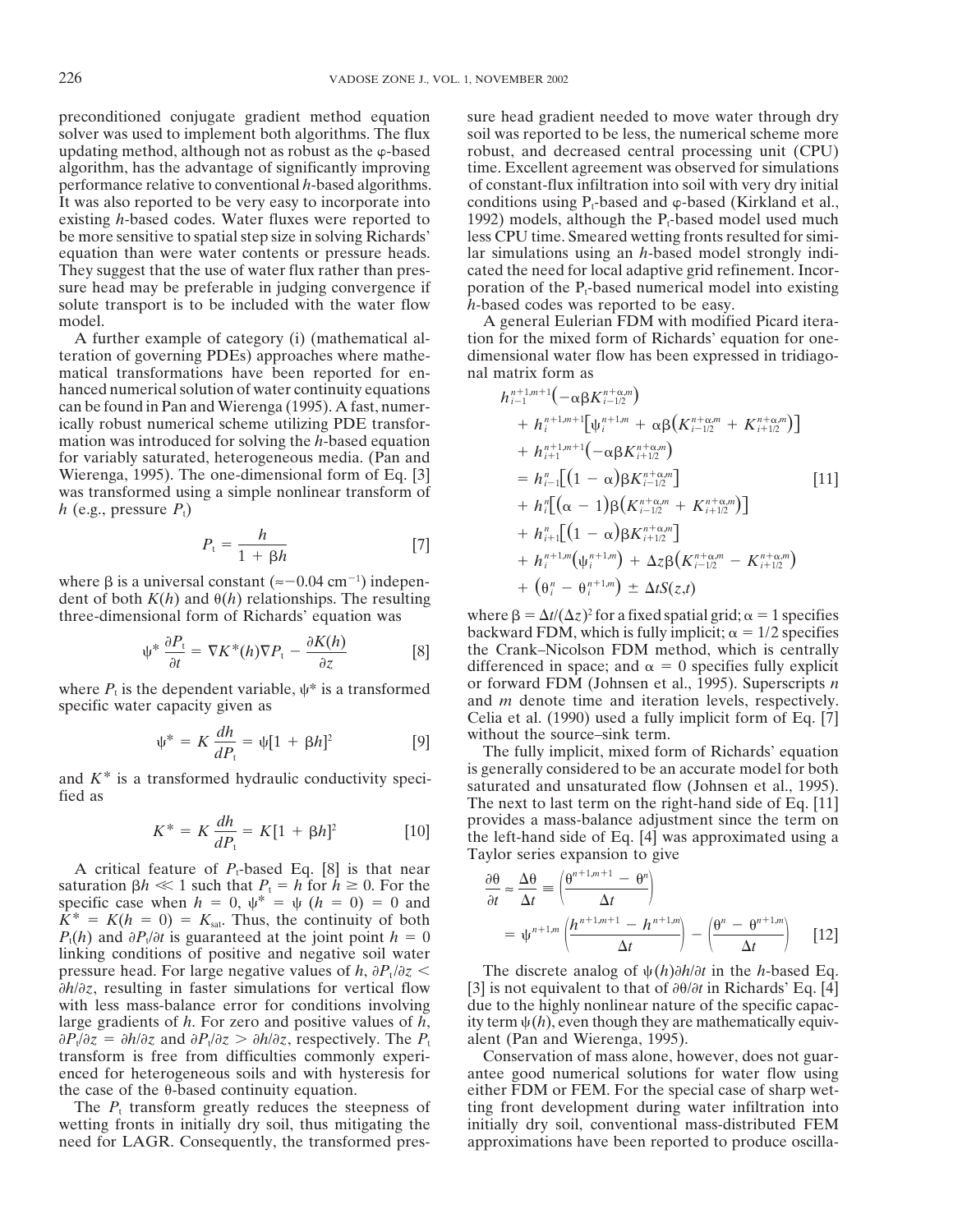1990). Low initial water contents (Celia et al., 1990) and cal convergence in model simulations. large grid spacing (van Genuchten, 1982) enhance such Numerical tests were performed by Dane and Mathis undesirable oscillation. Pan et al. (1996) provided a phys- (1981) for constant flux infiltration of water into a vertiical interpretation of numerical oscillation when FEM cal sand column with initial, uniform water content and is used to model water flow into dry soil. They empha-<br>sized that mass conservation in FEM is applied to each form coarse porous media with a water table located at sized that mass conservation in FEM is applied to each element, whereas mass conservation in FDM is applied 3 m depth. Space nodes were redistributed by the code directly to each cell. Element size represents the FEM as a relatively sharp wetting front moved downward. directly to each cell. Element size represents the FEM spatial resolution because the nodal values represent The smallest  $\Delta z$  values were dynamically placed in the the final solutions. Detailed distributions of  $h \theta$  and  $K$  vicinity of the front with the largest values pla the final solutions. Detailed distributions of  $h$ ,  $\theta$ , and  $K$ within an element can be assumed arbitrarily without above and below the front. An important advantage of violating the mass conservation law at the element level this adaptive method is that no preliminary simulations violating the mass conservation law at the element level. Linear or nonlinear interpolation functions are commonly used to obtain distributions for these variables. and  $\Delta z$  for a given problem. For evaporation, an initial water storage and flux within each element in FEM are constant flux boundary condition at the soil surface Water storage and flux within each element in FEM are constant flux boundary condition at the soil surface was<br>changed to a constant head when h reached  $-15\,000$  cm split into several components in the function space, each changed to a constant head when *h* reached -15 000 cm<br>of which corresponds to one component of the boundary of water. This change in the surface boundary condition of which corresponds to one component of the boundary<br>flux of the element. Therefore even with correct applica-<br>tion of physical laws at the element level, traditional<br>in evaporation rate as the water content of the surfac mass-distribution schemes may generate an incorrect soil decreased. For higher evaporation rates occurring at response for a neighboring node due to the highly non-<br>
linear properties for a neighboring node due to the highly non-<br>
linear properties for water flow in unsaturated soil cause in the soil surface, as well as in<br>
ling

tion schemes that are free of oscillation and decrease smearing in the vicinity of a sharp wetting front. Freedom from oscillation occurs with those schemes because the distribution of  $\partial \theta/\partial t$  correctly expresses the physical<br>relationship between nodes. Interpolation functions uti-<br>lized are dependent upon the nodal values of pressure<br>head at the previous time. The introduced mass-

An example of category (ii) (incorporation of adaptive grid refinement or LAGR algorithms) numerical approaches for water flow was presented by Dane and where the error estimation function  $G(z_i,t)$  is defined as Mathis (1981) where a self- adaptive LAGR algorithm was combined with FDM for the one-dimensional *h*-based  $G(z_i,t) = \int_0^z \frac{\partial^2 H(x,t)}{\partial z^2} dz$  [15] form of the Richards equation (Eq. [3]) to describe transient water flow in unsaturated porous media. A arranged such that fine grids are locally imposed in those flow regions where large changes in total head gradients<br>  $(\nabla H = \nabla h - 1)$  occur. Water loss as evaporation from  $\left(\frac{\partial^2 H}{\partial z^2}\right)_i^{n-1} = \frac{H_{i+1}^{n-1} - 2H_i^{n-1} + H_{i-1}^{n-1}}{(\Delta z)^2}$  [16] the surface of moist soil and water infiltration into initially dry soil profiles tend to create regions with large Dane et al. (1982) demonstrated the utility for the use

tory solutions even as mass is conserved (Celia et al., changes in *H* that tend to cause problems with numeri-

The smallest  $\Delta z$  values were dynamically placed in the are necessary to obtain the optimum combination of  $\Delta t$ and  $\Delta z$  for a given problem. For evaporation, an initial 0.27 and 4.97 h, the smallest  $\Delta z$  values were dynamically

$$
\frac{\partial \theta}{\partial t} = \frac{\partial}{\partial z} \left[ K(h) \frac{\partial H}{\partial z} \right] \pm S(z, t) \tag{13}
$$

$$
G(z_i,t) - G(z_{i-1},t) = \frac{G(z_N,t)}{N}
$$
 [14]

$$
G(z_i,t) = \int_0^z \left| \frac{\partial^2 H(x,t)}{\partial z^2} \right|^{1/2} dz
$$
 [15]

fixed number ( $N$ ) of spatial grid nodes were dynamically and is based upon the second-order spatial derivative arranged such that fine grids are locally imposed in those of  $H$ 

$$
\left(\frac{\partial^2 H}{\partial z^2}\right)_i^{n-1} = \frac{H_{i+1}^{n-1} - 2H_i^{n-1} + H_{i-1}^{n-1}}{(\Delta z)^2} \tag{16}
$$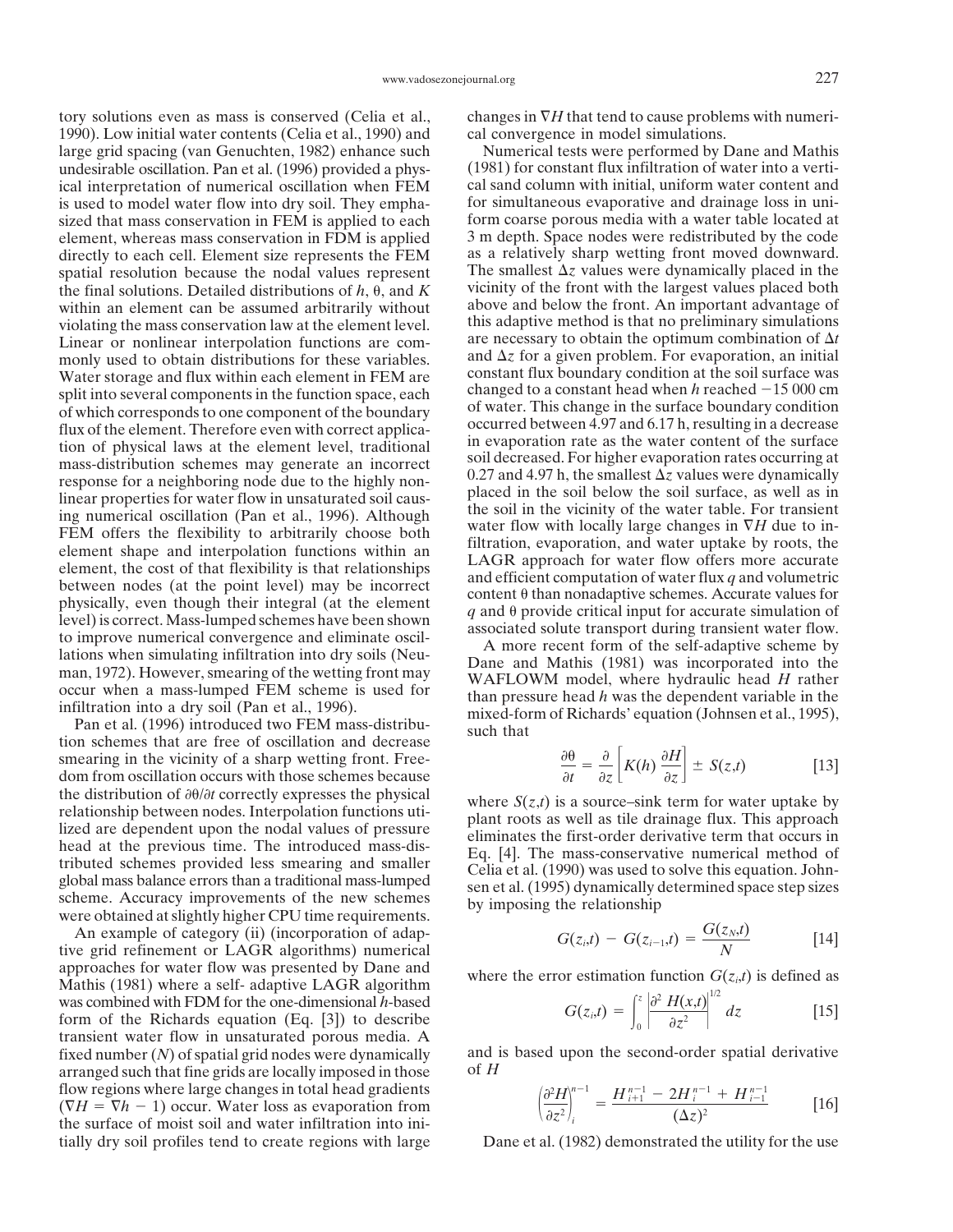of second-order spatial derivative of *H* as an effective a problems. Most of the time 34 grid nodes were used in posteriori error estimator during LAGR-FDM simula- RZWFLO for 15-m tile spacing, although up to 21 extra tion of water infiltration into initially dry soil. Figure 1 nodes were temporarily added during times with steep was adapted from Dane et al. (1982) and provides a *H* gradients. The adaptive, optimizing grid scheme in graphic plot of the one-dimensional spatial distribution WAFLOWM maintained 50 total nodes throughout of simulated soil water content  $\theta(z)$  and the correspond-<br>simulations, but dense grids were dynamically placed in ing second-order spatial derivative  $\partial^2 H / \partial z^2$ . This error estimator justifies the fine grid automatically selected Transpiration, *T*, was calculated as potential evapo-<br>by the LAGR algorithm for the immediate vicinity of transpiration, PET, minus potential evaporation, *E*. A by the LAGR algorithm for the immediate vicinity of the sharp wetting front. Simple Thornewaite approach was used to approximate

cessfully evaluated using three years (1974–1976) of constant rooting depth of 15 cm. Although results from field data for a cropped area in Aurora, NC where the two models predicted fluctuations in groundwater midpoint water tables were measured for 7.5-, 15-, and table fairly well, estimated depths to water table were 30-m drainage tile spacings (Johnsen et al., 1995). Drain generally overpredicted for all 3 yr. The overprediction depth was 0.90 m. Crops grown during the 3-yr period was attributed to inaccuracies in approximations of both included corn (*Zea mays* L.), soybean [*Glycine max* evapotranspiration (ET) and flow rates from tile drains. (L.) Merr.], potato (*Solanum tuberosum* L.), and wheat Simple source–sink terms were used to describe drain- (*Triticum aestivum* L.). Surface soil texture was sandy age. In most cases, results from WAFLOM more closely loam. An impermeable layer was assumed to occur at approximated observed data than RZWFLO. Both 1.40-m depth for the 15-m spacing. Simulated water ta- WAFLOM and RZWFLO models maintained perfect ble depths with the adaptive WAFLOWM and non-<br>soil water mass balance throughout the simulation, thus adaptive RZWFLO models were comparable to ob- paralleling observations by Pan et al. (1996). served values for 15-m tile spacing in 1975. An adaptive-grid finite FEM solver RES-1D was de-

Water Quality Model (RZWQM) reported by Ahuja et dimensional form of the *h*-based Richards equation. The al. (2000) was modified to allow simulation of saturated adaptive-grid algorithm recreates the finite-element flow. Within RZWFLO, the Green and Ampt approach grid, depending on the position of the wetting front, was used to describe the water infiltration phase and to maintain the highest node density in those domain *h*/*z* the FDM given by Eq. [11] was used to solve the water redistribution phase. A 1-cm node spacing was used in this solver, the total number of nodes changes with time RZWFLO during infiltration and variable node spacing during a simulation. The solver incorporates a finiteup to 5 cm with variable time steps up to 1 h were used element, Picard time-iterative model using linear eleduring water redistribution. Following rainfall, extra ments and a Galerkin formulation at each time step. grid points were manually added within regions of steep Simulations were reported for ponded (5-cm ponding *H* for the RZWFLO to prevent numerical convergence depth) infiltration into clay and sandy loam soils initially



**initially dry soil (adapted from Fig. 4 in Dane et al., 1982).** tion to simulate steady groundwater flow in heteroge-

regions with steep gradients.

The WAFLOWM adaptive numerical model was suc- PET. *T* was distributed as a sink–source term over a

The RZWFLO model, extracted from the Root Zone veloped by Clausnitzer et al. (1998) for solving a oneregions where  $|\partial^2 h/\partial z^2|$  is maximal. Consequently, for in hydrostatic equilibrium with groundwater tables at 15 m depth for clay and 5 m depth for sandy loam soil (Fig. 1). The RES-1D solver effectively prevented numerical instabilities for the extreme head gradients associated with advancing wetting fronts in these two soil profiles.

Cao and Kitanidis (1999) presented an example of category (iii) approaches (combinations of mathematical alteration of governing PDEs and incorporation of adaptive grid refinement or LAGR algorithms) for numerical solutions of multidimensional water flow. Modeling single-phase fully saturated flow in highly heterogeneous formations represents a challenge due to the tendency for flow to channel into preferential flow paths. In the case of very large conductivity variation, the flow regime resembles a network. Relatively fine grids are required to maintain low truncation errors and to prevent numerical dispersion associated with simulation of such flows. However, the use of uniform fine element meshes to capture the high-flow zones tends to be computationally inefficient since a coarser mesh may adequately describe typically slow flow rates that exist in **Examplement**<br>
Fig. 1. Spatial plot of volumetric water content and the second deriva-<br>
tive of total water pressure head during water infiltration into<br>
a mesh-adaptive approach to a dual-flow FEM formula-<br>
a mesh-adaptiv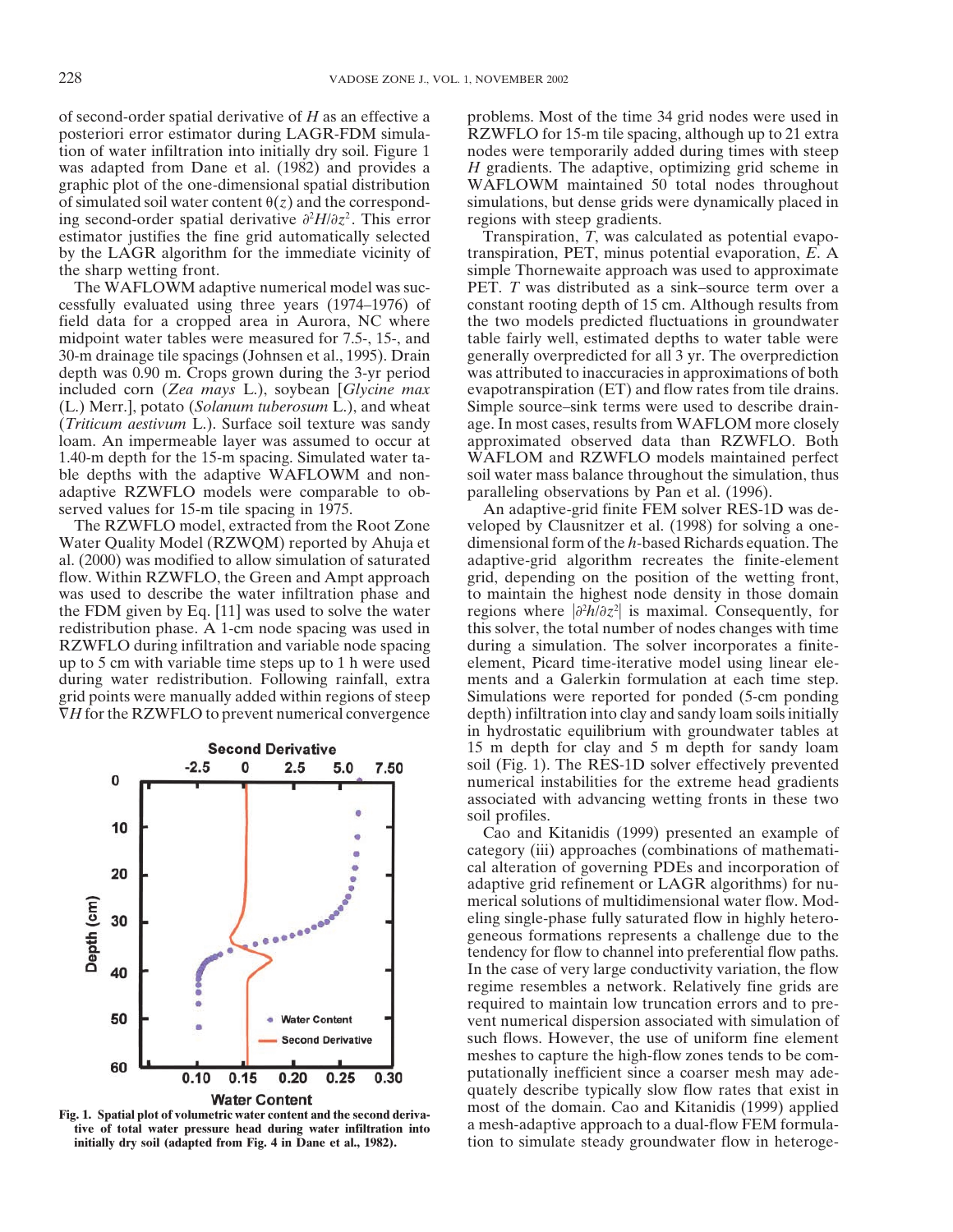equations for steady flow were utilized, one describing areas depending on accuracy levels specified. Thus, hydraulic potential head *H* adaptive refinement of the grid ensures both quality of

$$
\nabla(K\nabla H) = 0 \tag{17}
$$

$$
\nabla \left(\frac{1}{K} \nabla \Psi\right) = 0 \tag{18}
$$

Dupuit–Forchheimer flows). An a posteriori error esti-<br>Dupuit–Forchheimer flows). An a posteriori error esti-<br>mator e was used to adant the mesh through bisection conductivity is assumed to be randomly distributed. On mator  $\varepsilon$  was used to adapt the mesh through bisection<br>refinements, unrefinements, edge swaps, and node moving.<br>in the adapted meshes, the grid is highly nonuniform in<br>ing. The error was defined as  $\varepsilon = \Psi - \Psi_1$  where a piecewise linear solution for Eq. [18] using linear elements. The mesh adaptation procedure produces a trian-<br>guidarity ware and tive meshes are clearly obvious in Fig. 2. The first adap-<br>guidarion on which granularity varies gradually improv-

The procedure by Cao and Kitanidis (1999) starts by obtaining a solution utilizing a fairly coarse initial mesh. had 9845 finite elements. Nodes were distributed un-A higher-order approximation is used to estimate the er- evenly, so that density is higher where needed as deterror distribution, which serves as a guide to locate regions mined with a posteriori error estimate analysis. The CPU of high flow rates and consequently adjusts the grid granu- percentage utilized for grid optimization in the simulalarity. A hierarchical-style local refinement scheme bi-<br>sects the longest edge of the triangle of interest. Areas fifth adaptive meshes are also shown in Fig. 2. Streamsects the longest edge of the triangle of interest. Areas fifth adaptive meshes are also shown in Fig. 2. Stream-<br>with higher flow rates are discovered by a series of mesh lines from the initial coarse grid tend to miss th with higher flow rates are discovered by a series of mesh adaptations. An auxiliary unrefinement tool is used to neling of flow in preferential flow paths. A numerical so-<br>delete unnecessary previously set points. An optional lution based upon a very fine uniform mesh with 0.01 m delete unnecessary previously set points. An optional node-moving process can further improve the grid. Ev- in both x and y directions (20 000 finite elements) was ery refinement or unrefinement process is followed by observed to be less than sufficient to resolve high cona node-moving adjustment that improves the mesh qual-<br>ity. Also, error estimates are computed on the basis of groundwater flow more effectively and efficiently than ity. Also, error estimates are computed on the basis of updated FEM solution. Refinement of the grid is im- did the very fine uniform mesh.

neous isotropic porous media. Two uncoupled elliptic posed for high-flow areas and coarsened for low-flow the flow solution and significant reduction of overall processing time.

and the other for stream function  $\Psi$  Cao and Kitanidis (1999) utilized a numerical experiment to demonstrate that successive mesh adaptation ef-  ficiently enhanced accuracy for two-dimensional ground water flow in heterogeneous aquifers. The experiment where  $K$  is hydraulic conductivity (or transmissivity for involved simulation of groundwater flow in a 1 m by gulation on which granularity varies gradually, improv-<br>ing its geometric quality and reducing the error related<br>to the discretization.<br>The procedure by Cao and Kitanidis (1999) starts by<br>adaptive mesh was inadequate. The



**Fig. 2. (A) First adapted mesh with 1916 finite elements (adapted from Fig. 9 in Cao and Kitanidis, 1999); (B) fifth adapted mesh with 9845 finite elements (adapted from Fig. 15 in Cao and Kitanidis, 1999); (C) streamlines associated with the initial mesh (the discharge between two consecutive plotted streamlines is 0.05 if the total discharge is regarded as 1) (adapted from Fig. 7 in Cao and Kitanidis, 1999); and (D) flownet associated with the fifth adapted mesh (the discharge passing between two consecutive plotted streamlines is 0.05 if the total discharge is regarded as 1) (adapted from Fig. 17 in Cao and Kitanidis, 1999).**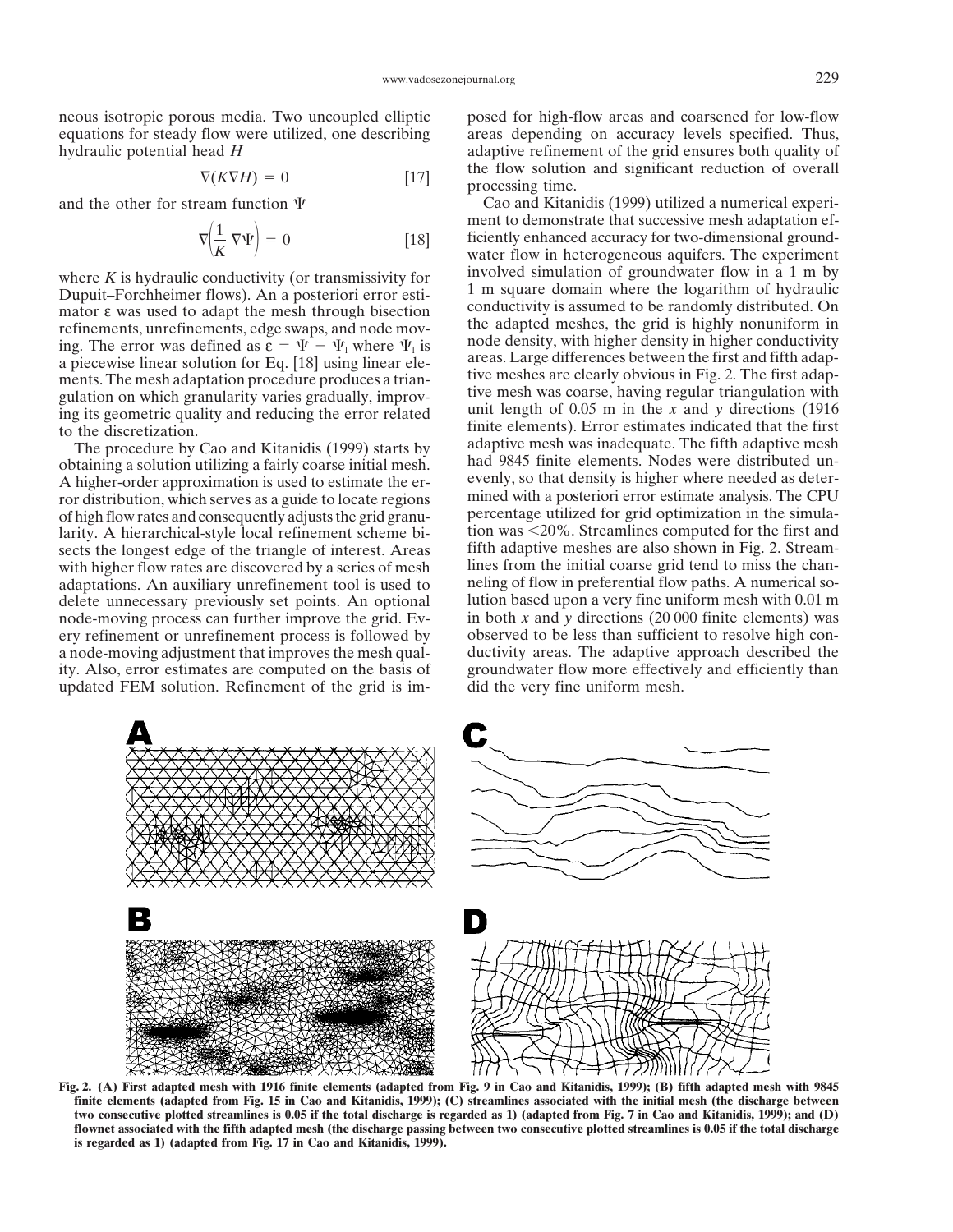Steep moving fronts of solute concentration may oc-<br>cur for convective-dispersive transport during water<br>corresponding sink term becomes flow in porous media for conditions when the convection term dominates or the concentration moves along in a wave (Finlayson, 1992). Accurate numerical solutions for solute transport involving steep concentration fronts create special requirements for optimum resolution. For where media bulk density  $\rho_b$  is assumed constant for a convection-dominant transport of solutes in porous me-<br>given strata of porous media and the exponent  $\eta$  < well as details of the solution controlling transport be-<br>sponding form of Eq. [20] simplifies to tween nodes after each time step are truncated by interpolation between nodes. Such truncation is the source of all numerical problems in simulations of convectivedispersive solute transport (Yeh, 2000). Truncation of where  $R(C_i)$  is a sorption retardation function given as peaks and valleys is an important cause of peak clipping, numerical spreading, and spurious oscillation. Incorporation of local adaptive grid refinement algorithms in

$$
\frac{\partial(\phi C_i)}{\partial t} = \nabla[D\nabla(\phi C_i) - \nu(\phi C_i)] \pm \lambda_i
$$
  

$$
i = 1, 2, 3, ..., N_c
$$
 [19]

the Darcy flow velocity, and  $N_c$  is the number of species *(Wolfsberg and Freyberg, 1994). For transient water* flow in variably saturated subsurface porous media, the is generally assumed constant for a given strata of po-<br>continuity equation for multi-species transport becomes rous media.

$$
\frac{\partial C_i}{\partial t} = \frac{1}{\theta} \nabla(\theta D \nabla C_i) - \nu \nabla C_i + \frac{1}{\theta} \nabla(C_i D \nabla \theta) \pm \frac{\lambda_i}{\theta}
$$
  
\n $i = 1, 2, 3, ..., N_c$  [20]

pore velocity. A simplified form of Eq.  $[2]$  was utilized dispersion tensor  $D$  may be defined by the components

 $\sim$ 

 $\sim$ 

$$
D_{jj} = \alpha_{\mathrm{L}} \frac{\nu_j^2}{\overline{\nu}} + \alpha_{\mathrm{T}} \frac{\nu_j^2}{\overline{\nu}} \quad \text{and} \quad D_{jk} = [\alpha_{\mathrm{L}} - \alpha_{\mathrm{T}}] \frac{\nu_j v_k}{\overline{\nu}}
$$

$$
\overline{\nu} = \sqrt{[\nu_j^2 + \nu_k^2]} \tag{21}
$$

**Solute Transport in Porous Media:** tation–dissolution of solids (Wolfsberg and Freyberg, **Special Resolution Requirements** 1994). For a single reactive solute species that undergoes simple instantaneous nonlinear Freundlich sorption, the

**City City** 

$$
\lambda_i = \frac{\partial(\rho_b S_i)}{\partial C_i} \frac{\partial C_i}{\partial t} = \rho_b \eta K C_i^{\eta - 1} \text{ where}
$$
  

$$
S_i = K C_i^{\eta}
$$
 [22]

convection-dominant transport of solutes in porous me-<br>dia, sharp peaks and valleys of solute concentration, as for many solute species. For steady flow, the correfor many solute species. For steady flow, the corre-

$$
R(C_i) \frac{\partial C_i}{\partial t} = \nabla(\theta D \nabla C_i) - \nu \nabla C_i
$$
 [23]

$$
R(C_i) = 1 + \frac{\rho_b}{\theta} \eta K C_i^{\eta - 1}
$$
 [24]

numerical models provides opportunity to enhance the<br>accuracy of numerical approximations by automated<br>adjustment of local spatial resolution for such cases.<br>The three-dimensional continuity equation for con-<br>vective-disp for  $C$  in the solution phase and  $S$  in the exchange phase  $\alpha$  are moles of charge per cubic meter and per megagram, respectively, where associated units of  $\rho_b$  are megagrams  *per cubic meter. Exchange isotherms relating*  $\overline{S}$  *and*  $\overline{C}$ where  $C_i$  is the concentration of species *i* in the solution<br>
phase,  $\phi$  is porosity, *D* is the dispersion tensor,  $\lambda_i$  is a<br>
sink–source term,  $\nu \equiv q/\phi$  is the seepage velocity, *q* is

$$
S_{\mathrm{T}} = \sum_{i=1}^{N_{\mathrm{c}}} S_i \tag{25}
$$

*Ci* Equation [20] provides mixed parabolic–hyperbolic behavior for solute transport during transient water flow<br>in variably saturated soil. For conditions of dispersionin variably saturated son. For conditions of dispersion-<br>dominant transport parabolic behavior prevails, but<br>during convection-dominant transport hyperbolic bewhere  $\theta$  is volumetric water content and  $v \equiv q/\theta$  is the during convection-dominant transport hyperbolic be-<br>pore velocity. A simplified form of Eq. [2] was utilized havior prevails. Sharp fronts of concentration may ap in obtaining Eq. [20]. For two-dimensional systems, the pear during convection-dominant transport, creating a dispersion tensor D may be defined by the components need for increased resolution localized in numerical models. For the case of convection only, transport occurs along characteristic lines that follow water flow; whereas for dispersion only, transport occurs along and between characteristic lines (Yeh, 2000). Three categories of numerical methods are utilized to solve for solute where  $v_i$  and  $v_k$  are the velocity components in two Car-<br>transport: Eulerian (computations at nodes of a fixed tesians directions, and  $\alpha_L$  and  $\alpha_T$  are the longitudinal grid), Lagrangian (computations at nodes moving with and transverse dispersivities. The first and third terms the fluid [particles]), and Eulerian-Lagrangian me the fluid [particles]), and Eulerian-Lagrangian methods. on the right-hand side of Eq. [20] represent hydrody-<br>mamic dispersion, and the second term represents con-<br>ods tend to generate numerical oscillation (wiggles) and ods tend to generate numerical oscillation (wiggles) and vection. spreading. Numerical schemes that resolve numerical The  $\lambda_i$  term in Eq. [20] represents chemical processes oscillation tend to yield excessive numerical spreading, such as sorption on solid surfaces, stochastic exchange whereas schemes that resolve spreading tend to create on solid surfaces, solution-phase reactions, and precipi- severe oscillation (Yeh, 2000). Oscillation is often the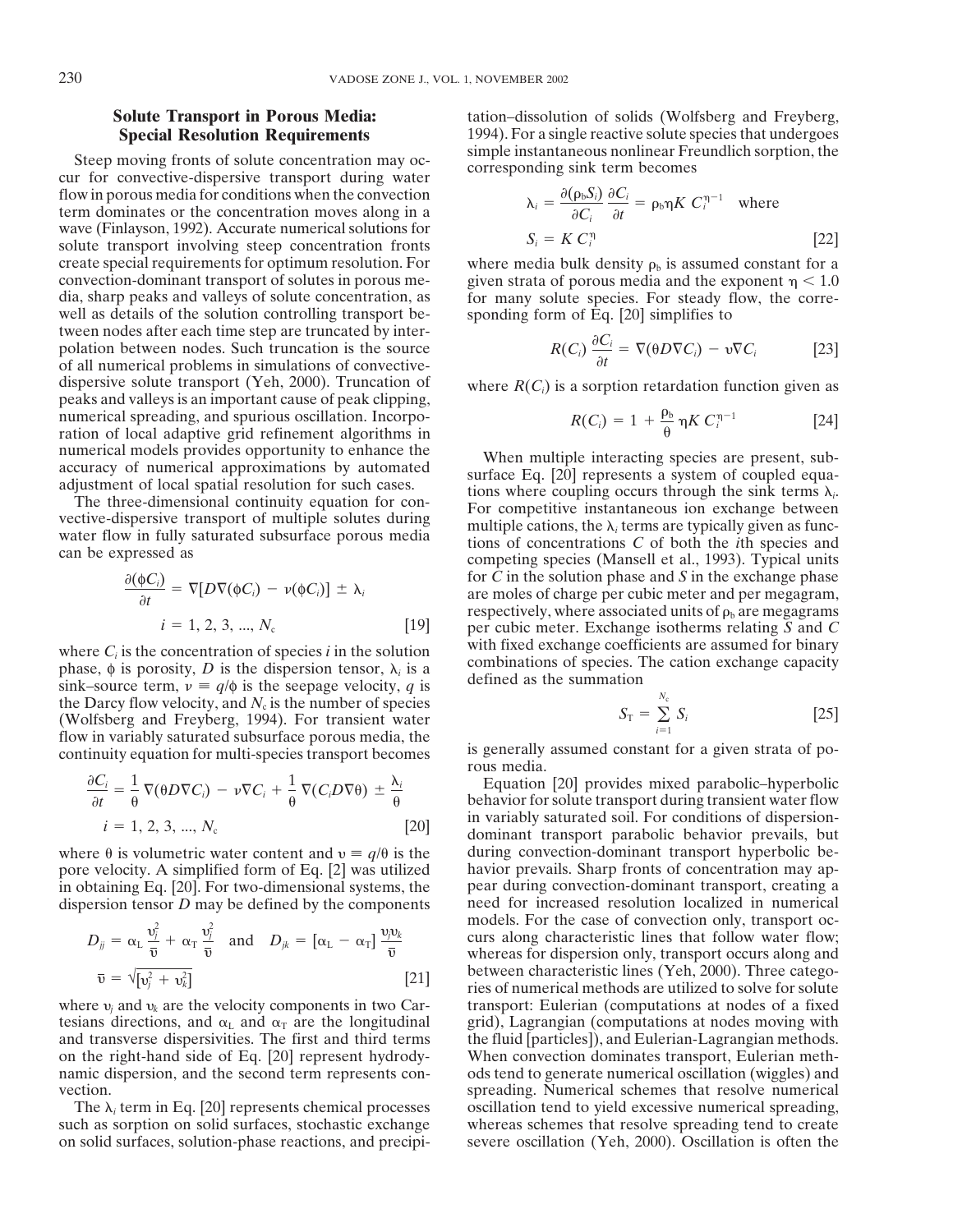beginning of instability, whereas excessive spreading that undergo instantaneous competitive exchange was gives inaccurate solutions and may cause nonconver- simulated during steady flow into a two-dimensional gence for nonlinear problems. The most severe limita-<br>tion of Eulerian methods is that none of them can be  $(v_x = 0.18 \text{ m d}^{-1}, v_y = 0, \text{ and dispersivities } \alpha_L = \alpha_T =$ safely applied for large Courant numbers ( $C_r = v\Delta t/\Delta$ 

solute transport is the flux-corrected transport (FCT) algorithm, which provides an Eulerian method for over-<br>solution normality and  $S_T$  is the concentration of excoming both numerical oscillation and dispersion (Boris change sites. Species 2 and 3 were applied as a strip and Book, 1973). The FCT algorithm, which utilizes a source centered on the upstream boundary (source length weighting average of the flux computed by a low- and is 0.6 of the 400-m domain width) with solution-phase a high-order scheme, has been successfully used to simu-<br>concentrations  $C_2 = C_3 = 1.0$  mg L<sup>-1</sup>. Equilibrium parlate unstable solute transport (Chang and Slattery, 1990). titioning coefficients  $(K_{ij} = [S_j/S_i]/[C/C_i])$ ,  $K_{12} = 2$  and The FCT employs a clipping mechanism by forcing cal-  $K_{13} = 4$ , were specified such that invader species 3 exculated concentration values to stay between the given changes more readily than invader species 2, which in maximum and minimum values for each node. turn exchanges more readily than the resident species 1.

of category (ii) numerical approaches for solute trans- they preferentially displace the exchange phase of speport. A LAGR algorithm was utilized in conjunction with cies 1. A fixed coarse spatial grid was imposed with an Eulerian solver that utilized an explicit second-order 4-m spacing and a 5-d time step. A fixed fine grid was central finite difference spatial discretization and a imposed with 1-m spacing and 1.25-d time step. Simusecond-order Runge–Kutta time stepping scheme to lated spatial distributions of species concentrations for demonstrate efficient simulation of solute transport in the fine grid, coarse grid, and LAGR were compared groundwater. The LAGR tracks error-prone regions for an elapsed time of 1500 d. The numerical error in and supplies high-resolution subgrids locally as needed the coarse grid solution is greatest in the region where and maintains relatively few nodes elsewhere on a competitive exchange occurs between all three cation coarse base grid. The algorithm proceeds through five species. The LAGR subgrids and the fixed fine grid prosteps during each integration on the base grid: (i) trunca- vided greater resolution, which reduced numerical ertion error estimation, (ii) node flagging and subgrid ror. The leading concentration front for species 1 was generation, (iii) interpolation of initial and boundary not covered with a subgrid because it was beyond the conditions on subgrids, (iv) integration through multiple influence of the reactive invader species. Imposing substeps on subgrids, and (v) updating coarse grid solution. grids for only two species rather than three resulted in Important features include a unique method for de- savings in CPU time. Early in the simulation, the front tecting a priori where the numerical error is unaccept- for species 1 was sharp, but with time dispersion moderable, variable time step control, which allows smaller ated the front sharpness so that the coarse grid resolutime steps on subgrids than on the base grid, and a tion was adequate at 1500 d. modular framework that allows easy exchange of PDE Trompert (1993) presented another example of catesolvers to accommodate different problem formula- gory (ii) numerical approaches for solute transport. A tions. The process of computing local truncation error LAGR solver was utilized to investigate nonlinear, brine at every node is inexpensive relative to the simulation transport in heterogeneous porous media located in cost because only coarse grid solutions are required groundwater. Disposal of hazardous waste in salt formafor estimates. Subgrids with higher resolution than the tions results in special problems related to brine transoriginal base grid are created and placed in regions of port. In the vicinity of rock salt formations (e.g., salt unacceptable numerical error. Speed gained through domes), salt concentrations may become very large, so enablement of parallel computations outweighed the as to influence groundwater flow (Zegeling et al., 1992). time step limitation required of the explicit numerical Adaptive grid methods are especially valuable for such method used by Wolfsberg and Freyberg (1994). Any problems where locally steep concentration fronts com-FDM using a uniform discretization and of the same monly occur. Trompert (1993) demonstrated that adaporder in space and time can be coupled with the LAGR tive grid methods can compute a solution to such probroutines used by Wolfsberg and Freyberg (1994). lems with locally the same resolution as on a very fine

cations in a uniform flow field demonstrated that the tions for transient groundwater flow and salt transport LAGR by Wolfsberg and Freyberg (1994) achieved nu- were assumed to be coupled through fluid density  $\rho$  and merical solutions with accuracies comparable to those dynamic viscosity  $\mu$ , which were assumed to be related achieved with a uniform fine grid but with only 28% to salt concentration *C* through the functions of the computational cost. The controlling PDEs for transport of the three cations are coupled through reaction terms. Due to iterations among multiple PDEs, and solutions to this reactive multispecies problem cost siginficantly more CPU time per node than nonreactive single-species cases. Transport of three cation species where  $\gamma$  (log[2.0] used here) is an experimental coeffi-

 $(v_x = 0.18 \text{ m d}^{-1}, v_y = 0, \text{ and dispersivities } \alpha_L = \alpha_T =$ 0.45 m). Initially, the solution and exchange phases were An example of category (i) numerical approaches for assumed saturated with species 1 with  $C_1 = C_T = 0.5$  mg  $L^{-1}$  and  $S_1 = S_T = 0.5$  mg  $L^{-1}$ , where  $C_T$  is the total Wolfsberg and Freyberg (1994) presented an example As the two invader species move into the flow domain,

An example of multiple species transport of three uniform grid, but with less computational cost. Equa-

$$
\rho/\rho_{0} = \exp(\gamma C)
$$

$$
\mu/\mu_{o} = (1 + 1.85C - 4.10C^{2} + 44.50C^{3}) \quad [26]
$$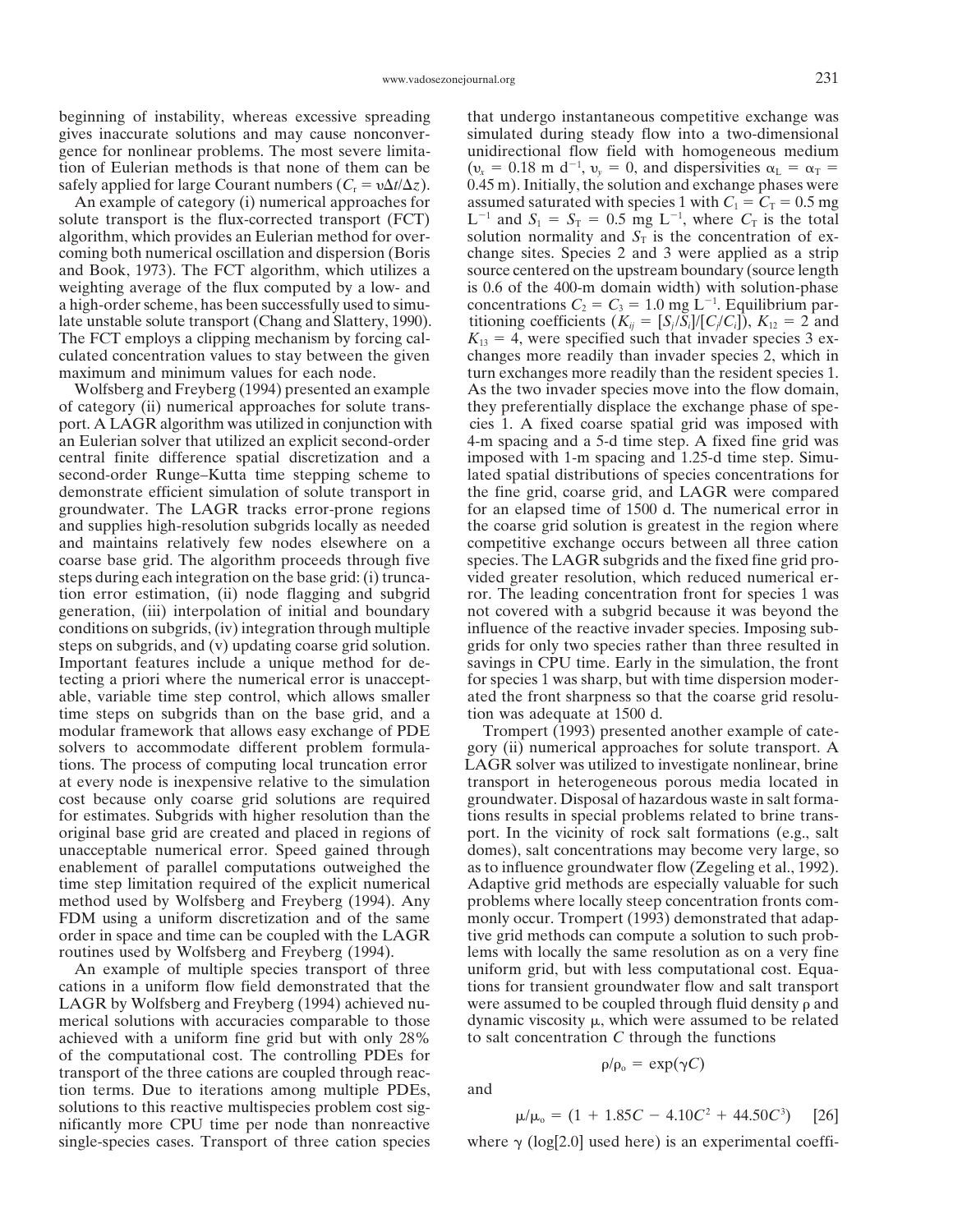cient, and  $\rho_{0}$  (1000 kg m<sup>-3</sup>) and  $\mu_{0}$  (10<sup>-3</sup> kg m<sup>-1</sup> s<sup>-1</sup> reference density and dynamic viscosity, respectively, water) for a vertical two-dimensional reservoir. Four for solute-free water. Thus, the coupled flow and trans- distinct regions (I, II, III, and IV) in the reservoir were port equations were identified with different intrinsic permeabilities and dis-

$$
\frac{\partial}{\partial t} (\phi \rho) = -\nabla(\rho q) \quad \text{for fluid flow}
$$

$$
\frac{\partial}{\partial t} (\phi \rho C) = -\nabla(\rho C q + J) \quad \text{for salt transport} \qquad [27]
$$
\n
$$
\text{where } J = -(\rho \phi D)\nabla C \quad \text{and} \quad q = \frac{k}{\mu} (\nabla \rho - \rho g)
$$

water flux,  $p$  is water pressure,  $D$  is the 2 by 2 dispersion tensor,  $\phi$  is porosity, *g* (9.81 m s<sup>-2</sup>) is acceleration of gravity, and  $k$  is permeability of the porous media. For time integration of these equations, an implicit Euler gions III and I and then moved into Region I with 1000-<br>method was used for the first time step and a second-<br>fold smaller permeability than Region III, bypassing method was used for the first time step and a second-<br>order implicit Gear-type BDF stiff ODE solver with Region II with 100-fold smaller permeability than Reorder implicit Gear-type BDF stiff ODE solver with Region II with 100-fold smaller permeability than Re-<br>variable coefficients for following time steps where vari- gion I. Much later, salt penetrated Regions II and IV variable coefficients for following time steps where vari-<br>able steps in I. Much later, salt penetrated Regions II and IV<br>able step sizes are taken (Trompert, 1993). Standard from III at approximately the same time. At fir able step sizes are taken (Trompert, 1993). Standard from III at approximately the same time. At first, salt second-order central finite differences were used for penetrated Region IV at the top-left corner and later second-order central finite differences were used for penetrated Region IV at the top-left corner and later space discretization. Linear interpolation was used for at the entire interface. Steady state occurred when evenspace discretization. Linear interpolation was used for

erally start from a coarse-base grid covering the entire lated using LUGR at  $t = 60,000$  s when two grid levels domain. Finer and finer uniform subgrids are created lodomain. Finer and finer uniform subgrids are created lo-cally in a nested manner in regions of large spatial variations. The LUGR method used by Trompert (1993) performs integration on a series of nested, local-uniform computations were 1.8 times faster than those with a finer and finer subgrids. Subgrids are created up to a  $40 \times 40$  m fine uniform grid. finer and finer subgrids. Subgrids are created up to a  $40 \times 40$  m fine uniform grid.<br>level of refinement where sufficient spatial accuracy is The Lagrangian approach or moving-grid method is level of refinement where sufficient spatial accuracy is The Lagrangian approach or moving-grid method is reached, and their location and shape are adjusted after generally less favored in operational transport models reached, and their location and shape are adjusted after generally less favored in operational transport models each time step. The space domain is considered to be a than the Eulerian approach because of complexity of each time step. The space domain is considered to be a than the Eulerian approach because of complexity of rectangle, and all grids in use are uniform and Cartesian. application. Computation of partial derivatives becomes rectangle, and all grids in use are uniform and Cartesian. application. Computation of partial derivatives becomes<br>Interfaces demarking inhomogeneities are assumed to very complicated in distorted Lagrangian-point net-Interfaces demarking inhomogeneities are assumed to very complicated in coincide with cell edges in the numerical approximation. works (Yeh, 2000). coincide with cell edges in the numerical approximation. works (Yeh, 2000).<br>
Heuristic error monitors are used to control mesh re-<br>
Zegeling et al. (1992) applied a Lagrangian method Heuristic error monitors are used to control mesh re-

coarse-base grid by using the most accurate solution available since coarser-grid-solution values are always and salt transport are those of Eq. [27]. An implicit FDM updated by the finer grid solution. Eight operations are approach based on the method of lines (MOL) method

- 
- 
- 
- 
- 
- 
- 
- 

Trompert (1993) demonstrated his LUGR method is that the grid movement often softens the solution

with brine displacement of fresh water (i.e., salt-free persivities. Permeabilities for Regions I, II, III, and IV were  $10^{-13}$ ,  $10^{-15}$ ,  $10^{-10}$ , and  $10^{-13}$  m, respectively. Lateral and transversal dispersivities for these four regions were and 0.008, 0.008, 0.005, 0.0005, 0.0008, 0.0008 m, respectively, and 0.0016, 0.0010, 0.0020, and 0.0016 m, respectively. The top of the reservoir was open. Saturated brine was injected through the opening on the left-hand side at the bottom. During injection, brine moved slowly into Region III toward the top of the reservoir, initially bypassing Region IV with 1000-fold smaller permeability than Region The parameter *J* is the dispersive salt flux, *q* is Darcy III such that a very sharp transition in salt concentration ater flux, *p* is water pressure. *D* is the 2 by 2 dispersion developed at the interface between the With time, dispersion tended to smooth the moving front. Later, the front passed the interface between Reobtaining initial and boundary conditions.<br>Local-uniform-grid refinement (LUGR) methods gen-<br>domain. Salt concentrations in the reservoir were simu-Local-uniform-grid refinement (LUGR) methods gen-<br>ally start from a coarse-base grid covering the entire lated using LUGR at  $t = 60,000$  s when two grid levels was  $20 \times 20$  m. User specified time and space tolerances were 0.10 and 0.25, respectively. The two-grid LUGR

finement and the variable-time step sizes. [category (ii) numerical approach] to simulate nonlin-<br>For each time step, the computation starts at the ear, brine transport for groundwater flows in the vicinity For each time step, the computation starts at the ear, brine transport for groundwater flows in the vicinity parse-base grid by using the most accurate solution of salt domes. Coupled equations for groundwater flow performed during each time step: for time-dependent PFDs was utilized. With evolving<br>time the spatial grid is automatically refined in regions 1. Solve PDEs on the coarse grid.<br>
2. If the desired accuracy in space or the maximum<br>
2. If the desired accuracy in space or the maximum<br>
2. If the desired accuracy in space or the maximum<br>
2. If the desired accuracy in s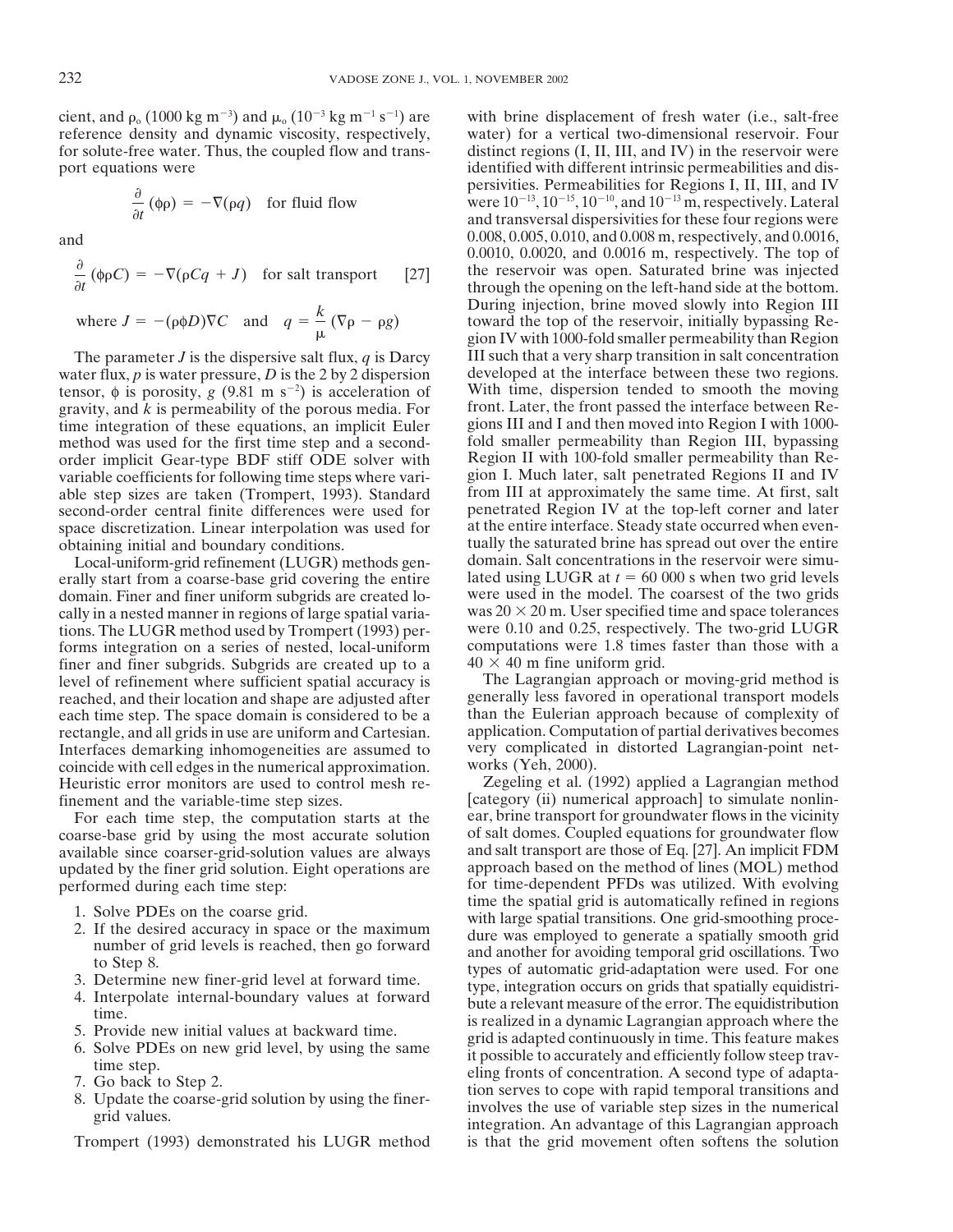than on a fixed spatial grid. The moving-grid finite dif- FEM, Upstream FDM, and Central FDM numerical ference method was demonstrated for two one-dimen- approaches, as well as an exact solution for the problem sional numerical problems with sharp traveling concen- of one-dimensional nonreactive solute transport during tration fronts. The first derivative  $\partial C/\partial x$  was used as a steady water flow through homogeneous porous media monitor to place a number of points just within the front (Yeh, 2000). Solute-free water was applied to the media where large values occurred.  $\blacksquare$  and the initial concentration distribution with distance

Simulation of groundwater flow in heterogeneous aq- was expressed as a Gaussian Hill uifers with high contrast in equation coefficients can be a difficult task (Cao and Kitanidis, 1999). An accurate description of the velocity field has been shown to be a prerequisite for a realistic analysis of convective-disper-<br>sive transport of reactive solutes (Cao and Kitanidis,<br>1997). In mixing-limited reactions, use of inaccurate ve-<br>locity causes miscalculation of the rate of mixi thus the rate of chemical reactions (Cirpka et al., 1999). solution for the Gaussian Hill problem was expressed as Neglecting spatial variability may be inappropriate when heterogeneity has a strong influence on mixing. Cao and Kitanidis (1999) reported a procedure for high-accuracy computation of flow in heterogeneous aquifers that uti-<br>lized a dual-flow formulation and adaptive gridding [an

*x*/*D*) of 0.24. Lagrangian-Eulerian methods (LEMs) combine the and 2 were assumed, with a small mesh Courant number best aspects of Eulerian and Lagrangian approaches.  $C_r$  ( $C_r = v\Delta t/\Delta x$ ) of 0.24.  $C_r$  ( $C_r = v\Delta t/\Delta x$ ) an Lagrangian -Eulerian and Lagrangian approaches.  $C_r$  ( $C_r = v\Delta t/\Delta x$ ) of 0.24.<br>
Lagrangian -Eulerian methods provide further examples<br>
of category (iii) numerical methods. All LEMs solve the<br>
dominant case ( $P_e = \infty$ ) and co of mass. However, a very large number of particles and a fine support grid are required to conserve mass in particle tracking approaches.

Backward methods of characteristics (i.e., hybrid LEMs) form another variant of LEMs. Unfortunately, peak clipping is not eliminated by the hybrid LEM approach. Yeh (2000) utilized a Lagrangian-Eulerian decoupling with an adaptive zooming hidden fine mesh approach to solve transport equations to minimize peak clipping. The algorithm included "adaptive local grid refinement based on exact peak capture and oscillation free behavior" (i.e., ALGR-EPCOF). The ALGR-EPCOF algorithm was designed to capture peaks and valleys and high curvature areas to within a specified error tolerance to eliminate spurious oscillation, numerical diffusion, and peak clipping. This algorithm can be used with both FDM and FEM numerical approaches. **Fig. 3. Spatial concentration distributions for Gaussian transport**<br>It can also be used for multidimensional cases

with the ALGR-EPCOF algorithm were compared with 2000).

behavior in time, so that larger time steps can be taken distributions obtained with Upstream FEM, Galerkin

$$
C(x,t = 0) = \exp\left[\frac{-(x - x_0)^2}{2\sigma_0^2}\right]
$$
 [28]

$$
C(x,t) = \frac{\sigma_0}{\sigma} \exp\left[\frac{-(x-\overline{x})^2}{2\sigma^2}\right]
$$
 [29]

where  $\sigma^2 = \sigma_0^2 + 2Dt$  and  $\bar{x} = x_0 + \int_0^1 v(\tau) d\tau$ , with D fized a dual-how formulation and adaptive gridding [and the diffusion coefficient and v the pore velocity field.<br>
example of category (iii) numerical approaches].<br>
Lagrangian-Eulerian methods (LEMs) combine the and 2 were  $C_{\rm r}$  ( $C_{\rm r}$  =  $v\Delta t/\Delta x$ ) of 0.24.



It can also be used for multidimensional cases.<br>Spatial distributions of solute concentration obtained<br>(convection-dominant transport) (adapted from Fig. 3.4.5 in Yeh,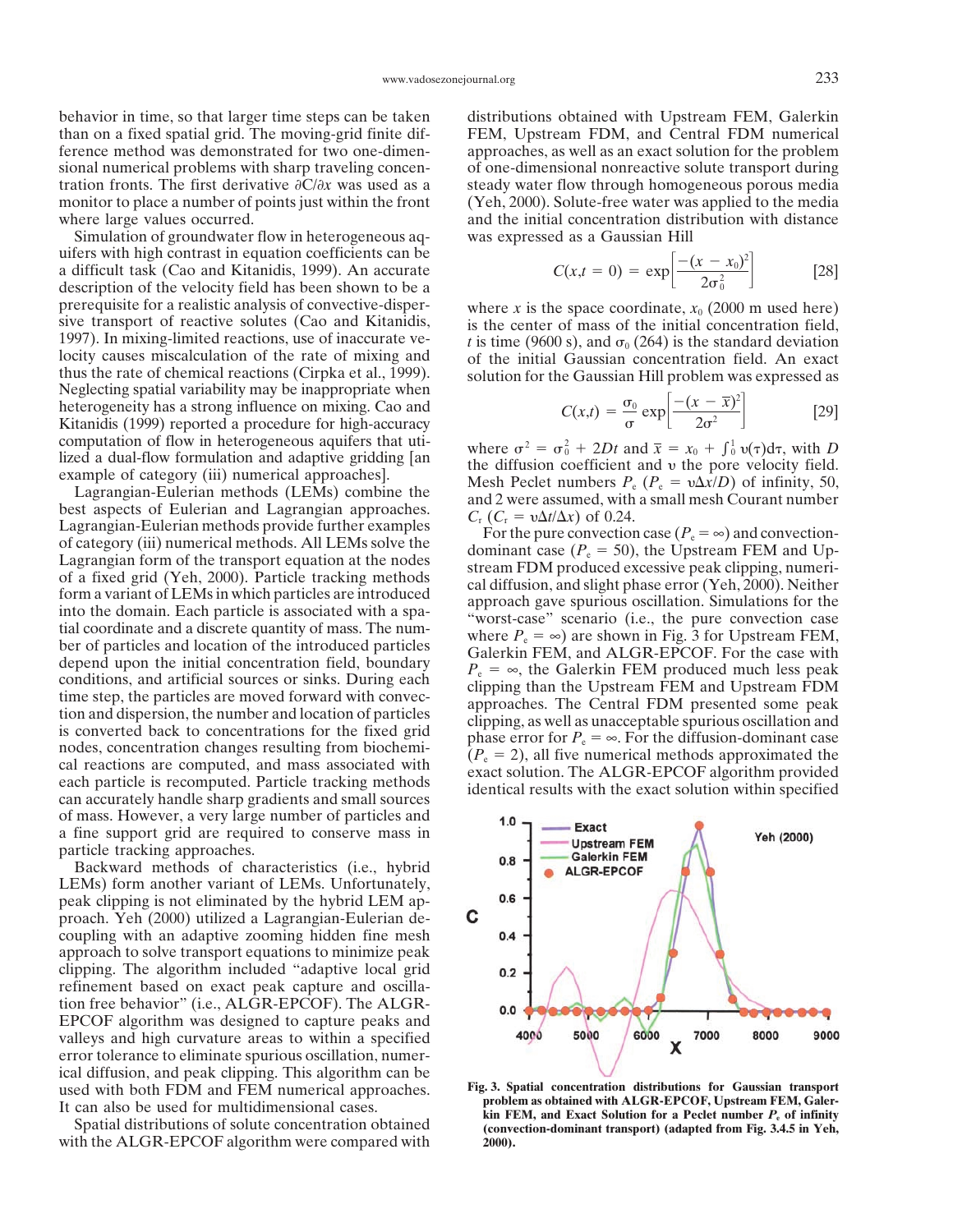mesh Courant number  $(C<sub>r</sub> = 12$  due to a relatively large egy because the nodes are no longer regularly distribtime step  $\Delta t$ ) and very large mesh Peclet number ( $P_e$  = uted over the entire domain. ∞), the ALGR-EPCOF algorithm also provided excel- A Crank-Nicolson FDM tridiagonal matrix form of lent agreement with the exact solution, in contrast to the one-dimensional form of Eq. [20] for transport of severe peak clipping, oscillatory behavior, numerical dif- a nonreactive solute with  $\lambda_i = 0$  can be expressed as fusion, and phase error observed with the four conventional FDM and FEM approaches (Yeh, 2000). The second-order accuracy Central FDM generated unacceptable solutions for all time-step sizes used, and the second-order accuracy Galerkin FEM gave barely acceptable solutions for cases when  $C_r < 1.0$ . Yeh (2000) concluded that peak clipping in numerical simulation of solute transport produces all ancillary problems of numerical diffusion, spurious oscillation, and phase error.

Yeh (2000) compared a spatial distribution of solute concentration obtained with the ALGR-EPCOF algorithm with distributions obtained with Upstream FEM,<br>
Galerkin FEM, Upstream FDM, Central FDM, and an  $C_{i-1}^n \left[ (\theta D)^{n+1/2} - \frac{\Delta z}{2} q^{n+1/2} \right]$ <br>
exact solution for the problem of one dimensional pop exact solution for the problem of one-dimensional nonreactive solute transport resulting from a step-function input during steady water flow through solute-free homogeneous porous media. An analytical or exact solution of the convective-dispersive transport in a uniform flow field where solute concentration at the surface increased as a step function with solute-free initial condi tions  $+ C_{i+1}^n + (\theta D)^{n+1/2}_{i+1/2} - \frac{\Delta}{2} q^{n+1/2}_{i+1/2}$  [32]

$$
C(x,t) = \frac{1}{2} \left\{ erf c \left[ \frac{x - vt}{(4Dt)^{1/2}} \right] + \exp \left( \frac{vx}{D} \right) erf c \left[ \frac{x + vt}{(4Dt)^{1/2}} \right] \right\}
$$
 [30]

For the case of pure convection with  $D = 0$ , Eq. [28]

$$
C(x,t) = 1 \quad \text{if } x < vt \text{ and } 0 \text{ otherwise} \tag{31}
$$

also requires excessive computer memory and execution be relatively accurate, efficient and mass-conservative

error tolerance for each of the three  $P_e$  cases. It elimi- time, especially for multidimensional cases. The local elenated spurious oscillation, introduced no numerical dif- ment zooming method constitutes embedding new nodes fusion, captured the peak entirely, and generated no directly into the existing computational grid (Wolfsberg phase error. and Freyberg 1994). Although this produces improve-For simulations of another extreme case with large ments in local accuracy, it complicates the solution strat-

$$
C_{i-1}^{n+1}\left[-(\theta D)^{n+1/2}_{i-1/2} - \frac{\Delta z}{2} q_{i-1/2}^{n+1/2}\right] + C_{i}^{n+1}\left[\frac{2}{\beta} \theta_{i}^{n+1/2} + (\theta D)^{n+1/2}_{i+1/2} + (\theta D)^{n+1/2}_{i-1/2} + \frac{\Delta z}{2} (q_{i-1/2}^{n+1/2} - q_{i+1/2}^{n+1/2})\right] + C_{i+1}^{n+1}\left[-(\theta D)^{n+1/2}_{i+1/2} + \frac{\Delta z}{2} q_{i+1/2}^{n+1/2}\right] = C_{i-1}^{n}\left[(\theta D)^{n+1/2}_{i-1/2} - \frac{\Delta z}{2} q_{i-1/2}^{n+1/2}\right] + C_{i}^{n}\left[\frac{2}{\beta} \theta_{i}^{n+1/2} - (\theta D)^{n+1/2}_{i+1/2} - (\theta D)^{n+1/2}_{i-1/2} - \frac{\Delta z}{2} (q_{i-1/2}^{n+1/2} - q_{i+1/2}^{n+1/2})\right] + C_{i+1}^{n}\left[+(\theta D)^{n+1/2}_{i+1/2} - \frac{\Delta z}{2} q_{i+1/2}^{n+1/2}\right] \qquad [3
$$

where  $\beta = \Delta t/(\Delta z)^2$  for a fixed grid and *q* is the Darcy water flux. Eulerian numerical solutions such as Eq. [32] was used for convective-diffusive transport with  $D > 0$ . perform well for dispersion-dominant solute transport<br>For the case of pure convection with  $D = 0$ , Eq. [28] but encounter difficulties such as numerical dispersion simplifies to and/or oscillation for convection-dominant solute transport (Liu et al., 1995). Extremely fine space and time *grids* may be required to eliminate such difficulties.

Concentration profiles at  $t = 9600$  s were simulated for Lagrangian-Eulerian methods where convection is *P<sub>e</sub>* of infinity (pure convection), 50 (convection-domi- solved with a moving Lagrangian grid using particle tracknant transport), and 2 (diffusion-dominant transport). ing along characteristics of the flow field and dispersion For pure convection  $(P_e = \infty)$ , the ALGR-EPCOF sim- is solved with a fixed Eulerian grid have been used to ulation is exact to within specified error tolerance. The deal with such difficulties. Zhang et al. (1993) presented ALGR-EPCOF algorithm provided excellent agreement a modified single-step reverse particle tracking (MSRPT) with the exact solution for all three values of  $P_e$ . Accu- technique to handle steep concentration fronts during mulative mass balance errors of  $0, -0.110$ , and  $-0.482\%$  convection-dominant transport, as well as pure convecoccurred for pure convection, convection-dominant, and tion. Two weighting factors are employed to control the diffusion-dominant transport cases. In contrast, none particle tracking process. A factor greater than unity is of the four conventional FEMs and FDMs could solve used in the upstream region and another less than unity the convection-dominant and pure convection solute is used in the upstream region. For dispersion-dominated transport satisfactorily. For diffusion-dominant trans- problems, the two factors approach unity, in which case port  $(P_e = 2)$ , all four FEM and FDM schemes gave MSRPT becomes single-step reverse particle tracking very good solutions, but the ALGR-EPCOF provided (SRPT). The MSRPT method maintains advantages of a superior solution. SRPT procedures, such as providing efficient and oscil-Practical implementation of the ALGR-EPCOF algo-<br>lation-free computations, but circumvents artificial disrithm presents a limitation of this approach because the persion introduced by SRPT near sharp concentration process of zooming and refining the finite elements at fronts. However, in regions where concentration gradieach time step is not straightforward (Zhang et al., 1993). ents are small, the SRPT method is effective. One-dimen-The large number of elements needed for this method sional numerical tests revealed the MSRPT method to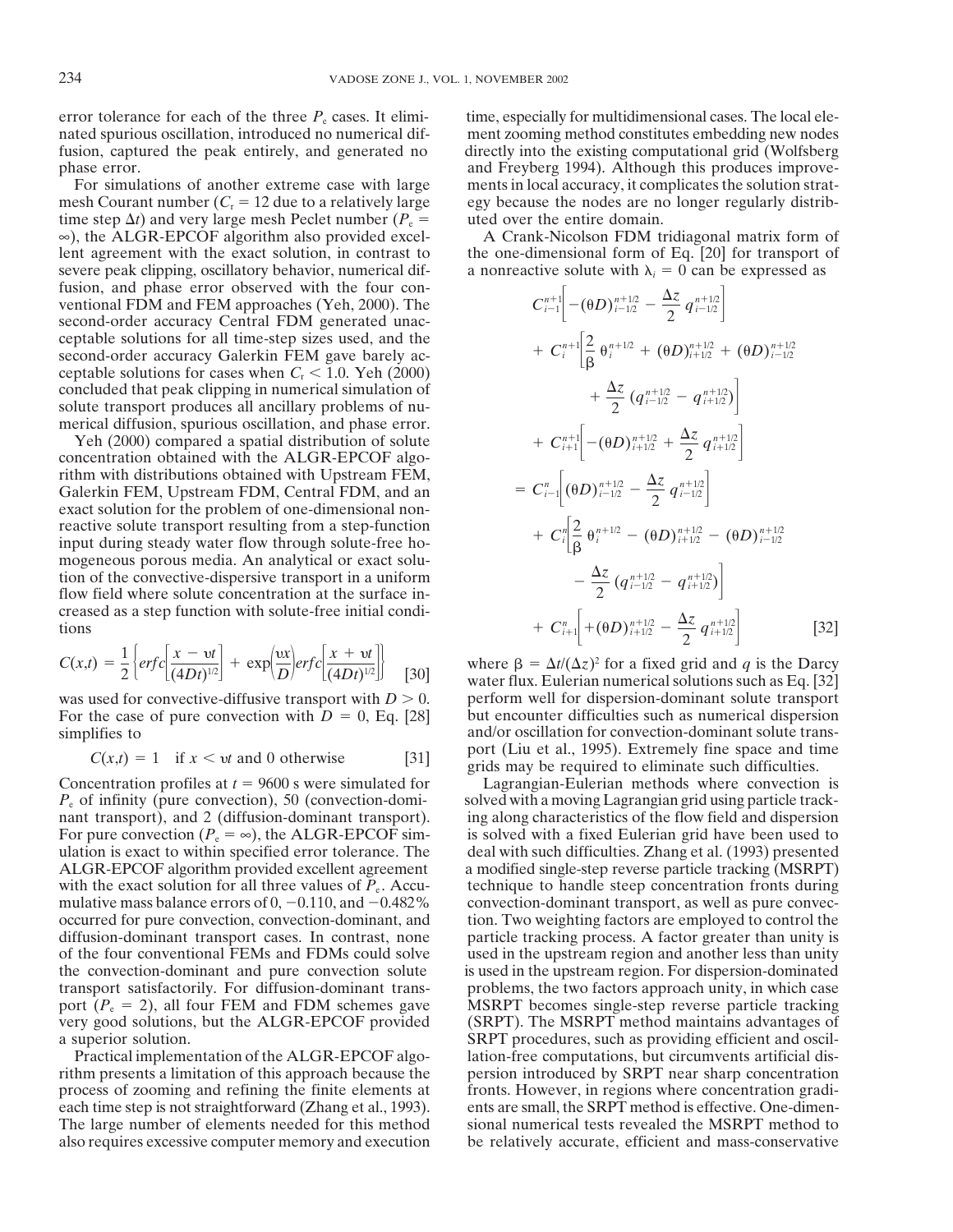for solute transport in transient flow fields. An analytical *i,j* solution of the convective-dispersive transport in a uniform flow field where solute concentration at the surface increased as a step function with solute-free initial conditions as given in Eq. [28] was utilized in a numerical  $=$ test. Excellent agreement occurred between MSRPT and analytical results. The MSRPT method was demon-<br>strated to handle the entire range of grid Peclet num-<br>bers  $P_e$  from zero to infinity for steady and transient<br>and transient water flow. The grid Courant number *C*<sub>r</sub> cannot exceed  $G(x_i,t) - G(x_{i-1},t) = \frac{G(x_N,t)}{N}$  [39]

The modified method of characteristics (MMOC) is where *N* is the number of nodes and the function  $G(x_i)$ ,<br>a LEM that treats convection through a fictitious parti-<br>cle moving backward or forward with respect to each fixed node at every time step. Liu et al. (1995) combined a self-adaptive algorithm with the computational power of the MMOC to yield an adaptive modified method of<br>characteristics AMMOC to simulate convection-domi-<br>nated solute transport in subsurface porous media. The<br>one-dimensional convective-dispersive transport equa-<br>tion was e

$$
\theta \frac{DC}{Dt} = \frac{\partial}{\partial x} \left( \theta D \frac{\partial C}{\partial x} \right) \tag{33}
$$

$$
\frac{DC}{Dt} = \frac{\partial C}{\partial t} + \nu \frac{\partial C}{\partial x} \tag{34}
$$

$$
\frac{dx}{dt} = \frac{q}{\theta} = \nu \tag{35}
$$

The Lagrangian derivative in Eq. [34] was approximated by **Examples of Local Adaptive Grid Refinement** 

$$
\frac{DC}{Dt} = \frac{C_{ij} - C'_{ij}}{\Delta t_j} \tag{36}
$$

tracking method, a fictitious particle moves backward 1. The influence of fine-scale flow mechanisms on macroscopic behavior approximated during field-

$$
x'_{i} = x_{i} - \int_{t_{j-1}}^{t_{j}} v dt
$$
 [37]

during each time step  $\Delta t_j = t_j - t_{j-1}$ , and  $C'_{i,j} = C(x_i, t_j)$  porous media. is subsequently computed from the concentration distri- 3. Porous media flow often involves important inforbution at  $t_{i-1}$ . The value for  $x_i'$  was determined by fourth- mation on many physical scales. order Runga-Kutta numerical integration of Eq. [34]. Standard computational methods typically have diffi-<br>Once  $x'_i$  is determined, clipped quadratic interpolation<br>was used to calculate  $C'_{ij} = C(x'_i, t_{j-1})$ . Combining the ence scheme for the dispersion term in Eq. [33] gave may require computational grids sufficiently fine to re-

$$
\theta_{i,j} \left( \frac{C_{i,j} - C'_{i,j}}{\Delta t_j} \right)
$$
\n
$$
= \frac{(\theta D)_{i+1/2} \left( \frac{C_{i+1,j} - C_{i,j}}{\Delta x_{i+1}} \right) - (\theta D)_{i-1/2} \left( \frac{C_{i,j} - C_{i-1,j}}{\Delta x_i} \right)}{0.5(\Delta x_{i+1} + \Delta x_i)} \qquad [38]
$$

$$
G(x_i,t) - G(x_{i-1},t) = \frac{G(x_N,t)}{N}
$$
 [39]

$$
G(x_i,t) = \int_0^x \left| \frac{\partial^2 C(x,t)}{\partial x^2} \right|^{1/2} dx
$$
 [40]

Three numerical tests of the AMMOC with a clipped  $\frac{\partial DC}{Dt} = \frac{\partial}{\partial x} \left( \theta D \frac{\partial C}{\partial x} \right)$  [33] *all* quadratic interpolation scheme adapted from Wang et al. (1988) showed the simulations to be free of oscillawhere the Lagrangian derivative was defined as  $\frac{1}{2}$  hibited insignificant numerical dispersion. An extreme case of testing involved the application of a rectangular salt pulse without physical dispersion ( $D = 0$ ) during steady saturated flow. Predicted concentration distriand C represents the concentration of a fluid particle butions with distance for two times following pulse ap-<br>moving along the characteristics given as <br>although some numerical dispersion was unavoidable. The AMMOC result was superior to a classical FDM simulation in both numerical accuracy and computational efficiency (Liu et al., 1995).

# **Usage in Related Fields of Interest**

Field-scale simulation of multiphase flow associated with the remediation of aquifers contaminated with nonwhere  $C_{i,j}$  is the solute concentration at node  $x_i$  and time<br>  $t_j$ , and  $C'_{i,j}$  is the concentration of a fluid particle at  $t_{j-1}$ , and  $C'_{i,j}$  is the concentration of a fluid particle at  $t_{j-1}$ , and  $C'_{i,j}$  is

- scale simulations is incompletely known.
- 2. Complicated fluid interface structures develop during the flow of multiphase fluid mixtures through
- 

,*tj*1). Combining the ap- cal dispersion of conventional low-order methods may dominate physical dispersion. Field-scale simulations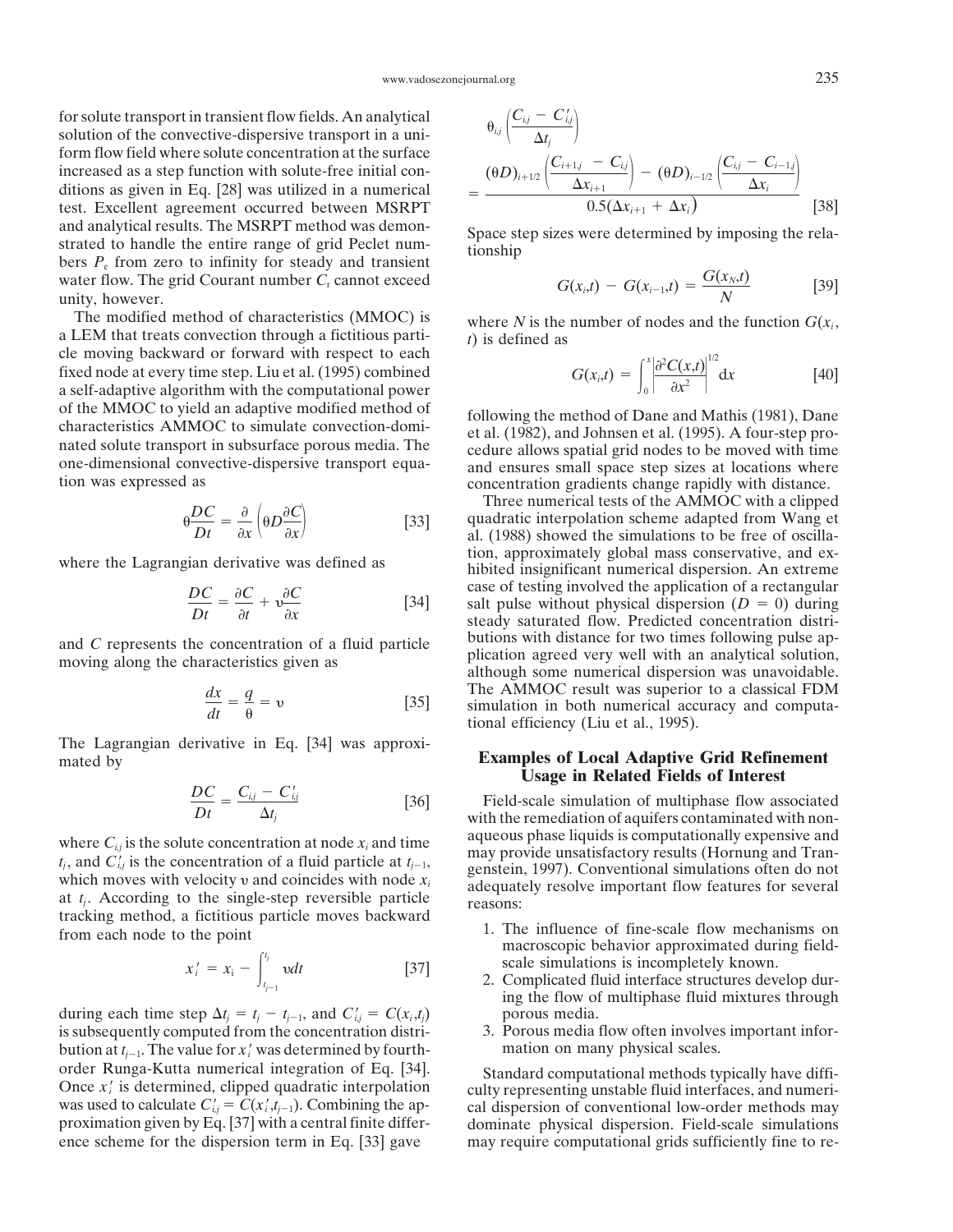coarse numerical meshes. If such coarse numerical ap- mesh runs. proximations do not resolve relevant flow features, computational results and actual flows in an aquifer may **CONCLUSIONS** be unclearly linked (Hornung and Trangenstein, 1997). Lower resolution methods often underresolve compli-<br>
A number of critical problems involving water flow<br>
cated fluid interfaces spatially due to substantially in-<br>
and solute transport in soils provide cases where pregen-

A combination of high resolution numerical discreti-<br>zation techniques and adaptive mesh refinement offers a fronts during infiltration in initially dry soil or sharp contool that allows provision of fine-scale resolution locally centration fronts during convection-dominant solute and concentration of numerical effort near important transport impose local spatial resolution requirements flow features. This tool offers achievement of local reso- that typically change with time and space. Insufficient lution without overwhelming computational expense. spatial resolution is commonly recognized to be the pri-<br>Hornung and Trangenstein (1997) combined adaptive mary source of errors for simulations of these cases Hornung and Trangenstein (1997) combined adaptive mary source of errors for simulations of these cases mesh refinement with multilevel iteration to accommo-<br>resulting in such undesirable features as numerical oscilmesh refinement with multilevel iteration to accommo-<br>date elliptic and parabolic aspects of equations for flow<br>lation and numerical smearing for water flow simuladate elliptic and parabolic aspects of equations for flow lation and numerical smearing for water flow simula-<br>in porous media. A system of nonlinear hyperbolic mass in so for water flow and solute transport, as well as pe conservation equations was coupled to an elliptic pres-<br>sure equation. Three fluid components (oil, water, and a grid with a fine mesh may provide accurate numerical polymer) that flow in two phases (oleic and aqueous) solutions for such problems, high computational cost were assumed. The authors assumed no mass transfer may be prohibitive for multidimensional simulations inwere assumed. The authors assumed no mass transfer may be prohibitive for multidimensional simulations in-<br>between phases and incompressible flow. Oil exists only volving large areas of the vadose zone and associated in the oleic phase, whereas a water and polymer mixture groundwater zone.<br>
forms the aqueous phase. Three general ca

was applied to a two-phase polymer flooding problem of PDEs for water flow and solute transport in porous for a two-dimensional vertical cross-section between an media: (i) mathematical alteration of governing PDEs. for a two-dimensional vertical cross-section between an media: (i) mathematical alteration of governing PDEs, injection well and a production well. The top and bottom (ii) incorporation of adaptive grid refinement (LAGR) injection well and a production well. The top and bottom (ii) incorporation of adaptive grid refinement (LAGR) of the reservoir were sealed, and permeability heteroge-<br>algorithms, and (iii) combinations of the first two ca of the reservoir were sealed, and permeability heteroge-<br>neity was imposed. Initially the reservoir was filled with gories. Each of these categories present methods dea 10% aqueous phase mixture containing a 10% poly-<br>mer concentration. A 100% aqueous phase mixture with mathematics given by the governing PDEs and the nua 90% polymer concentration was injected at a constant merical approximations presented in model computer rate in the injector. Complex two-dimensional distribu-<br>codes. Mathematical transformations of PDEs and local rate in the injector. Complex two-dimensional distribu-<br>tions of aqueous phase saturation and polymer concen-<br>adaptive grid refinement and combinations of both have tration for the polymer flooding problem resulted from been used successfully by many investigators to enhance the injection. The adaptive mesh refinement algorithm numerical solutions of water flow and solute transport. allowed significant computational savings with an over- Although mathematical transformations provide imhead cost of slightly more than 20% for mesh adaptation provement in simulations for simple cases such as water<br>and data synchronization. The adaptive mesh refine-<br>flow into initially dry soil. LAGR approaches generally and data synchronization. The adaptive mesh refine-<br>ment ran approximately four times faster than the fine offer greater potential for a broader spectrum of largemesh calculation. Nearly the same rate of convergence scale complex problems. Soil heterogeneity is one of and magnitude of accuracy were achieved on a series many complexities associated with such problems. Auto-

The control volume finite element numerical method resolution for such cases. (CVFEM) is a technique used for Navier–Stokes flows Three principal groups of local adaptive grid refine-

solve length scales of features characteristic of fine-scale in reservoir simulation problems (Prakash, 1987) which localized flow behavior. Representing physically mean- allows flexible grids. Mesh refinement techniques have ingful data on various length and time scales efficiently been shown to be useful in obtaining high resolution of during a simulation is a formidable task (Hornung and shock fronts and near wellbore flow in reservoir simula-Trangenstein, 1997). Additionally, very large volumes tion of cyclic steam injection for recovery of crude oil. of aquifers may be involved, and many chemical compo- Forsythe (1989) reported a CVFEM local mesh refinenents may be of interest. ment technique for coupling coarse grids with local fine To make simulations computationally viable, low-res- meshes. Significant savings in execution times were obolution numerical methods are often combined with tained, while providing similar predictions to global fine

and solute transport in soils provide cases where pregencreased numerical diffusion. erated, fixed grids may provide inaccurate numerical refronts during infiltration in initially dry soil or sharp contransport impose local spatial resolution requirements tions of water flow and solute transport, as well as peak grid with a fine mesh may provide accurate numerical volving large areas of the vadose zone and associated

Three general categories of numerical approaches are. The algorithm of Hornung and Trangenstein (1997) reported in the literature to ensure accurate solutions gories. Each of these categories present methods demathematics given by the governing PDEs and the nuadaptive grid refinement and combinations of both have offer greater potential for a broader spectrum of largemany complexities associated with such problems. Autoof uniform meshes as on adaptive meshes. matic adaptive refinement of the grid based upon a Grid refinement algorithms have also been used ex- posteriori error estimates can be used to ensure both tensively in the solution of the Navier–Stokes equations quality of the flow solution and significant reduction of (Tannehill et al., 1997). One example is the LAGR tech- overall processing time. Incorporation of local adaptive grid refinement algorithms in numerical models provide the Navier–Stokes equations to describe flow in a lid- opportunity to enhance the accuracy of numerical apdriven cavity. **proximations** by automated adjustment of local spatial driven cavity.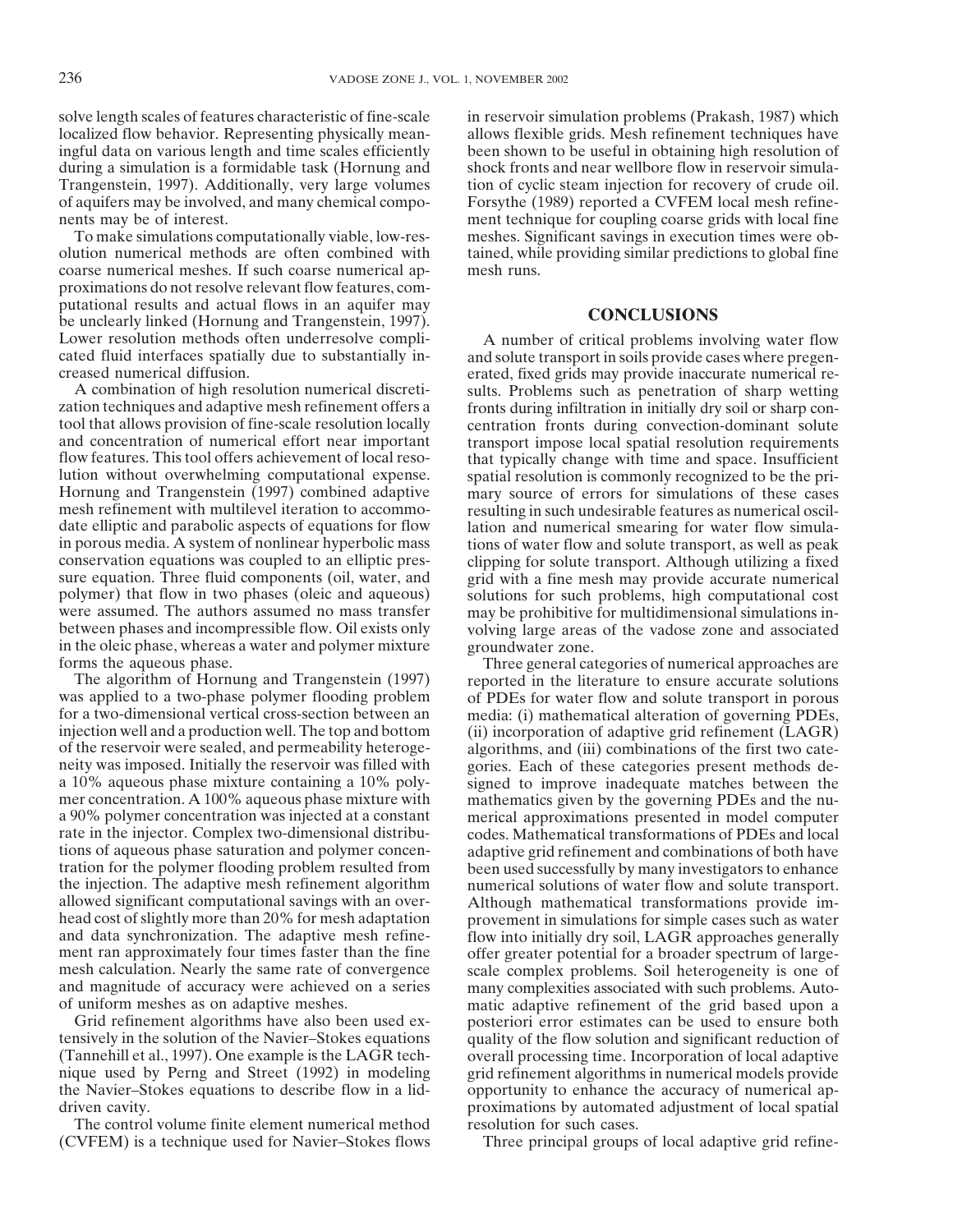ment (LAGR) methods include: mesh refinement Partial differential equations for variably saturated flow (*h*-methods), moving-mesh (*r*-methods), and subspace tend to have parabolic behavior, saturated flow tends enrichment (*p*-methods) schemes. The most effective ap- to be elliptic in nature, and solute transport equations proaches often use a mixture of two or three of the basic are characteristically parabolic–hyperbolic. Initial and methods. Theoretically, combined *h*- and *p*-methods of- boundary conditions also influence the choice of LAGR fer the fastest possible convergence rates. However, the to be used. complexity of data structures for some combined adap- Implementation costs of ALGR algorithms are a valid tive methods can be substantial. Effectiveness of an consideration in deciding whether to use such algorithms adaptive scheme requires implementation of an efficient in numerical modeling. For simple small-scale multididata management scheme. mensional problems, a fixed fine mesh may actually be

tive mesh schemes contain three components: a flow gorithms, even though the computational cost is higher. solver, a strategy for identifying regions for refinement However, for large-scale multidimensional problems inand coarsening, and a mechanism for dynamically alter- volving large flow domains, adaptive approaches may ing the mesh. A posteriori local error estimates are com- be preferred in practice over fixed fine grids because of monly used to assess the quality of a numerical solution very large CPU costs associated with fixed fine meshes. after an initial calculation on a trial mesh is made. First A number of major computational limitations relate and second derivatives of domain variables are often to the incorporation of LAGR algorithms into numeriused as simple means to identify regions for mesh adap- cal methods. Limitations include:

tion. The trial solution is then used to compute an indica-<br>
approximation to reduce the error. Numerical schemes<br>
are restructured to improve the quality of the resolution.<br>
The main objective for utilizing any local adap solutions to water flow and solute transport problems Future design of LAGR approaches may also require with locally the same resolution as on a very fine uniform overcoming difficulties sometimes experienced in autogrid, but with less computational cost. Test problems of mated regridding of mesh for complex multidimensional water flow and solute transport for a number of LAGR geologies to obtain grids that ensure converging solualgorithms by different authors generally show that solu- tions. Thus, opportunities exist for further development tions computed with LAGR require smaller operational of simple but efficient LAGR numerical approaches for costs than a comparable method with a fine uniform a broader range of complex problems of multidimencosts than a comparable method with a fine uniform a broader range of complex problems of multidimengrid. Accuracy of the results range from being similar to sional water flow and solute transport in soils. Spatial grid. Accuracy of the results range from being similar to sional water flow and solute transport in soils. Spatial identical. However, cost for development, implementa-<br>heterogeneity of soils in nature is one of many impor tion, and testing of LAGR algorithms may be substantial. features that add complexity to such problems.

Operational LAGR algorithms for simulating water The potential need for adaptive grid techniques in flow and solute transport optimize simulation accuracy numerical simulations will obviously be impacted by and computational efficiency, especially for critical prob-<br>lems that involve moving wetting fronts and/or con-<br>age, the number of transistors per integrated circuit in lems that involve moving wetting fronts and/or con-<br>eage, the number of transistors per integrated circuit in<br>centration fronts that are characteristically sharp. Both<br>desktop computers has approximately grown exponensimulation accuracy and cost effectiveness of a specific tially with time during the past 43 yr or so (http://www. LAGR approach are required to justify the use of such intel.com/research/silicon/mooreslaw.htm). This expoalgorithms, which typically involve complex code. Com- nential growth rate roughly equates to a doubling every paring LAGR simulation results with those obtained 2 yr and was first reported in 1965 (Moore, 1965). This with a fixed spatial grid provide a common means to trend, commonly referred to as Moore's Law, is exevaluate accuracy and computational efficiency. Tradi-<br>tional FEM and FDM numerical approaches using fixed<br>puter technology advances, more complex problems of spatial grids tend to be computationally inefficient since water flow and solute transport are likely to become they typically offer optimal accuracy but high computa- numerically solvable without the use of adaptive grid aptional cost. proaches. However, advances in computer technology

of providing accurate, efficient numerical solutions for for addressing even more complex problems, which may all critical problems involving water flow and solute require further use of adaptive approaches. Although transport in subsurface porous media. The choice for a a first objective for any numerical simulation is to obtain LAGR algorithm for solving a specific problem depends a physically and mathematically correct answer for a upon such factors as to whether the PDEs are mathe- given problem, a second objective is obviously to obtain matically elliptic, hyperbolic, or parabolic in behavior. such an answer as fast as possible with minimal resources.

Successful numerical models with incorporated adap- simpler to implement than adaptive grid refinement al-

- 
- 
- 
- 
- 

overcoming difficulties sometimes experienced in autogeologies to obtain grids that ensure converging soluheterogeneity of soils in nature is one of many important

desktop computers has approximately grown exponentrend, commonly referred to as Moore's Law, is exputer technology advances, more complex problems of Unfortunately, no single LAGR algorithm is capable simultaneously tend to generate an increasing demand